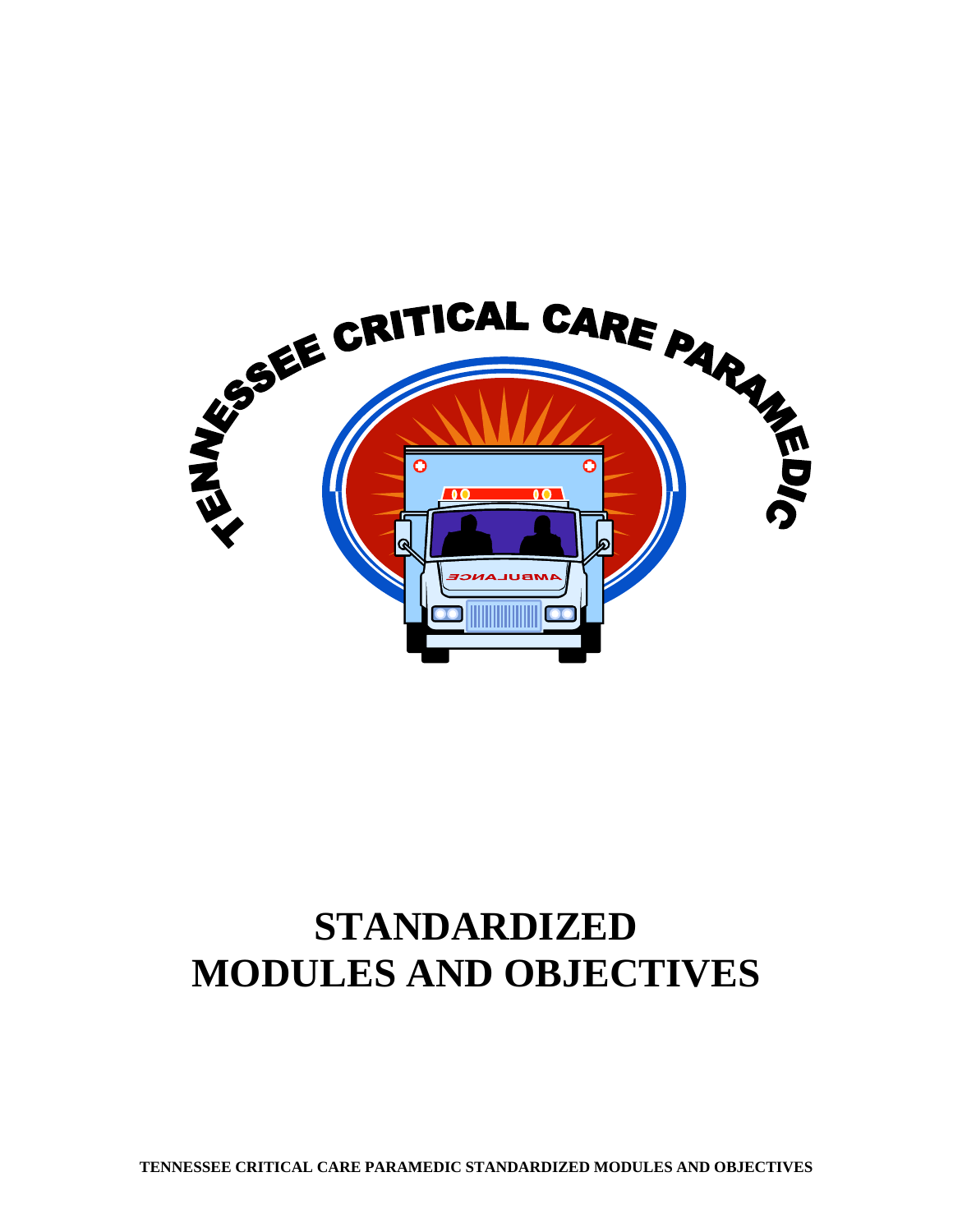## **INTRODUCTION**

The recognition of Critical Care Paramedic in Tennessee has been established by the Emergency Medical Services Board as a skills set above that received in the Initial Paramedic Training. The Emergency Medical Services Board has identified a scope of practice for the Critical Care Paramedic in Tennessee. Therefore the Critical Care Paramedic Modules were designed to create continuity within Critical Care Paramedic Training in Tennessee to ensure all programs were consistent with the overall terminal objective a competent safe and efficient Critical Care Paramedic capable of practicing within the Scope of Practice identified within the Emergency Medical Services Rules and Regulations. The committee members felt it necessary to identify a standard of objectives that must be met in every program but not to design a standard curriculum. The committee felt it should be up to the training program to design their own or select a curriculum already in existence which met the standard objectives identified in this document and approved by the EMS Board. The committee would thank the State of Iowa for sharing their curriculum design for a model for the committee to utilize. We would also thank the Middle Tennessee Critical Care Program for sharing their original Critical Care Paramedic Program and the Baltimore Critical Care for their input as well.

#### **Prerequisites:**

The following are required prerequisites for individuals entering a Critical Care Paramedic Training Program:

- 1. must be currently licensed as a Paramedic with a minimum of two year experience as an Advanced Care Provider.
- 2. must hold current completion verification in an Advanced Cardiac, Advanced Pediatric, and Advanced Trauma Course and a current completion verification of Basic Life Support Healthcare Provider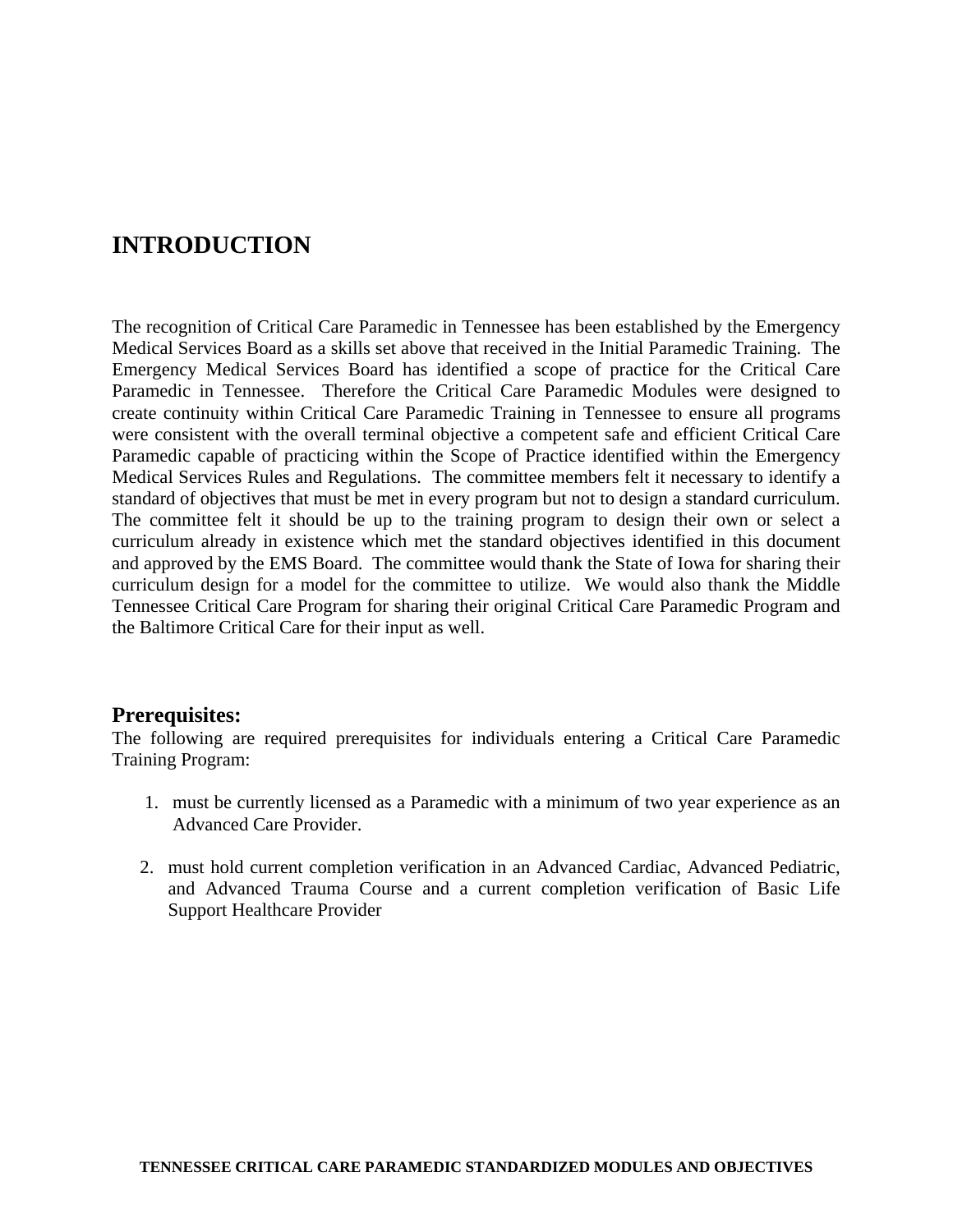# **TABLE OF CONTENTS**

| <b>Module</b> | <b>Medical Legal</b>                           |
|---------------|------------------------------------------------|
| <b>Module</b> | <b>Respiratory</b>                             |
| <b>Module</b> | <b>Cardiovascular</b>                          |
| <b>Module</b> | <b>Neurological</b>                            |
| <b>Module</b> | <b>Gastrointestial, Genitorurial and Renal</b> |
| <b>Module</b> | <b>Multiple Organ Dysfunction Syndrome</b>     |
| <b>Module</b> | <b>Special Considerations</b>                  |
| <b>Module</b> | <b>Critical Transport</b>                      |
| <b>Module</b> | <b>Clinical Outcomes</b>                       |
| <b>Module</b> | <b>Skills Competencies Evaluations</b>         |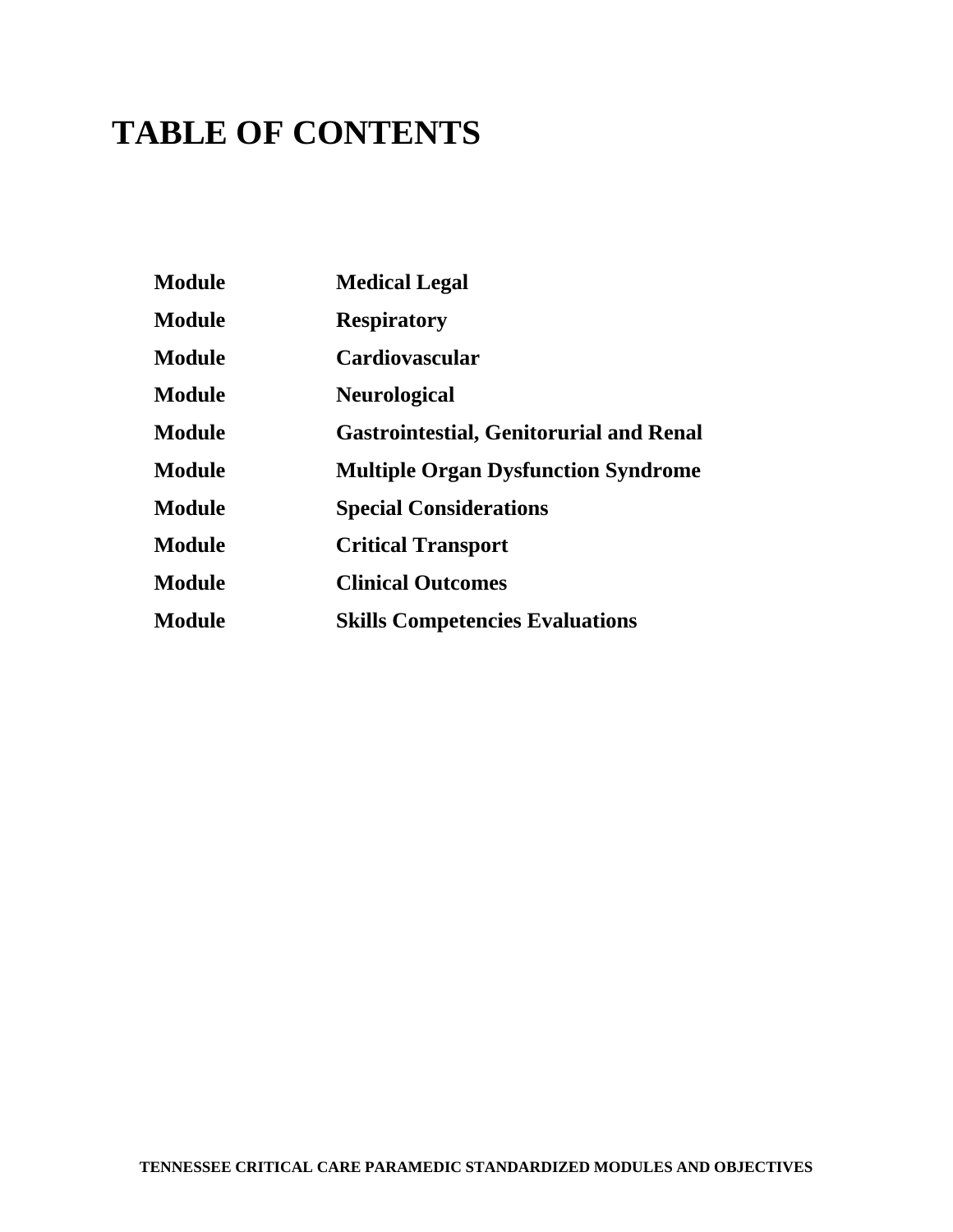## MODULE: **MEDICAL-LEGAL**

## **TERMINAL OBJECTIVES:**

At the completion of this unit of instruction, the participant shall be able to:

1. Describe the legal basis for the education, performance and responsibilities of a critical care Paramedic.

#### **COGNITIVE OBJECTIVES**

At the completion of this unit of instruction, the participant shall be able to:

- 1. Explain and discuss Federal and State rules and laws regarding medical control, communications, standards of care, and the Critical Care scope of practice as it relates to the Critical Care Paramedic
- 2. Summarize the legalities and liabilities involved in critical care transports
- 3. Understand the "COBRA"/ EMTALA regulations and the implications for EMS
- 4. Discuss elements of litigation, hearings, and testifying in court
- 5. Identify payers and procedures pertaining to reimbursement and how it effects the Critical Care Paramedic
- 6. Summarize the procedures for accepting a critical patient and the Critical Care Paramedics responsibilities during the transport
- 7. Document a critical transport report
- 8. Describe the roles and responsibilities of other health care providers that may accompany a critical patient

#### **PSYCHOMOTOR OBJECTIVES**

#### **There are no psychomotor objectives in this unit.**

#### **AFFECTIVE OBJECTIVES**

At the completion of this unit of instruction, the participant shall be able to:

- 1. Value the importance of practice within the scope of a critical care paramedic.
- 2. Adhere to rules, regulations and practice within the scope of practice for a critical care paramedic.

## **INSTRUCTOR QUALIFICATIONS**

Experienced critical care professional and attorney and experienced billing manager or State or Federal insurance representative. Instructors should be capable and able to encourage interactive learning and facilitate discussions on the topic.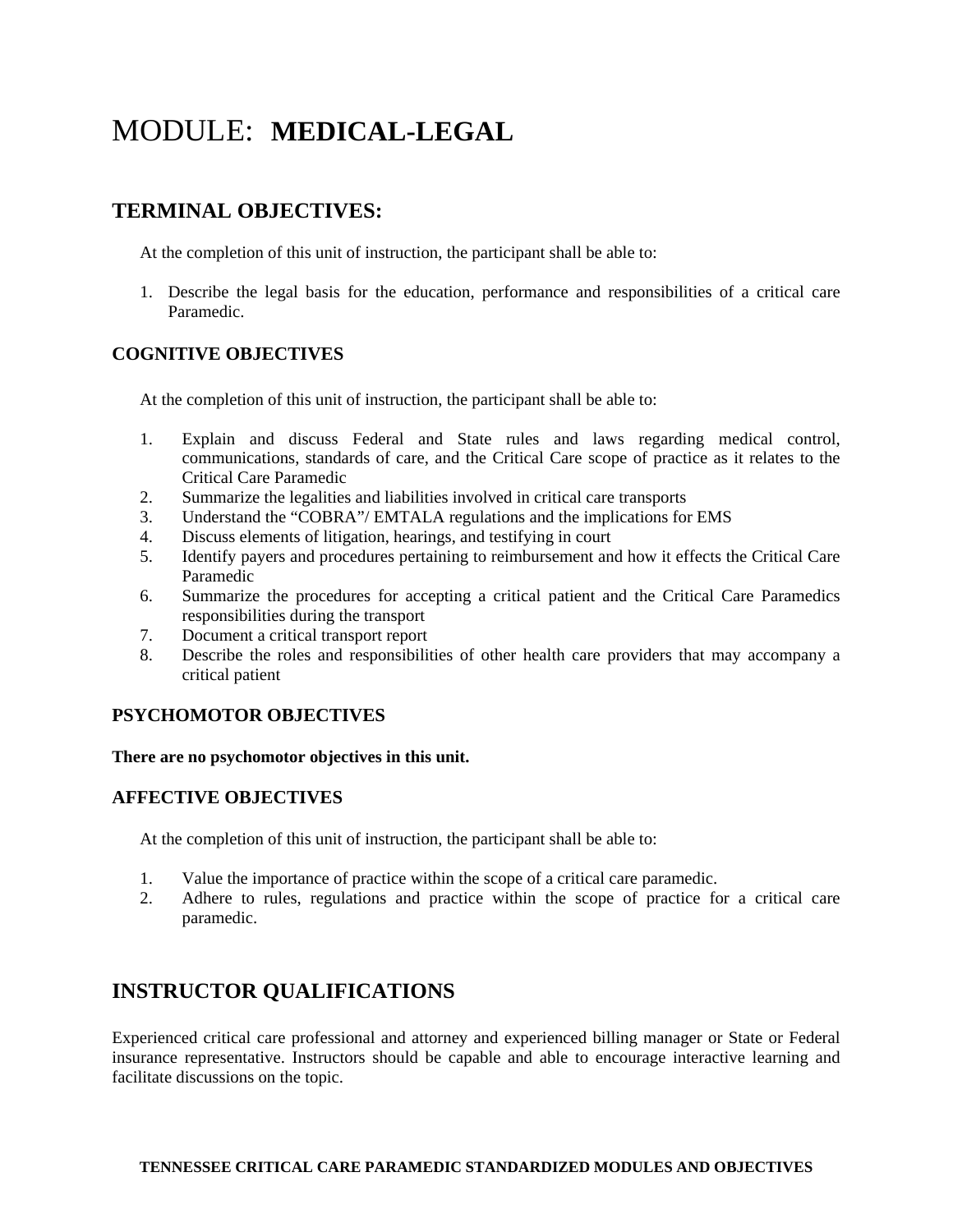#### **Visual aids and resources**

1. Multiple scenarios reflecting medical / legal issues regarding the critical Case study scenarios promoting participants to make Clinical decisions.

## **MINIMUM TIME FOR MODULE**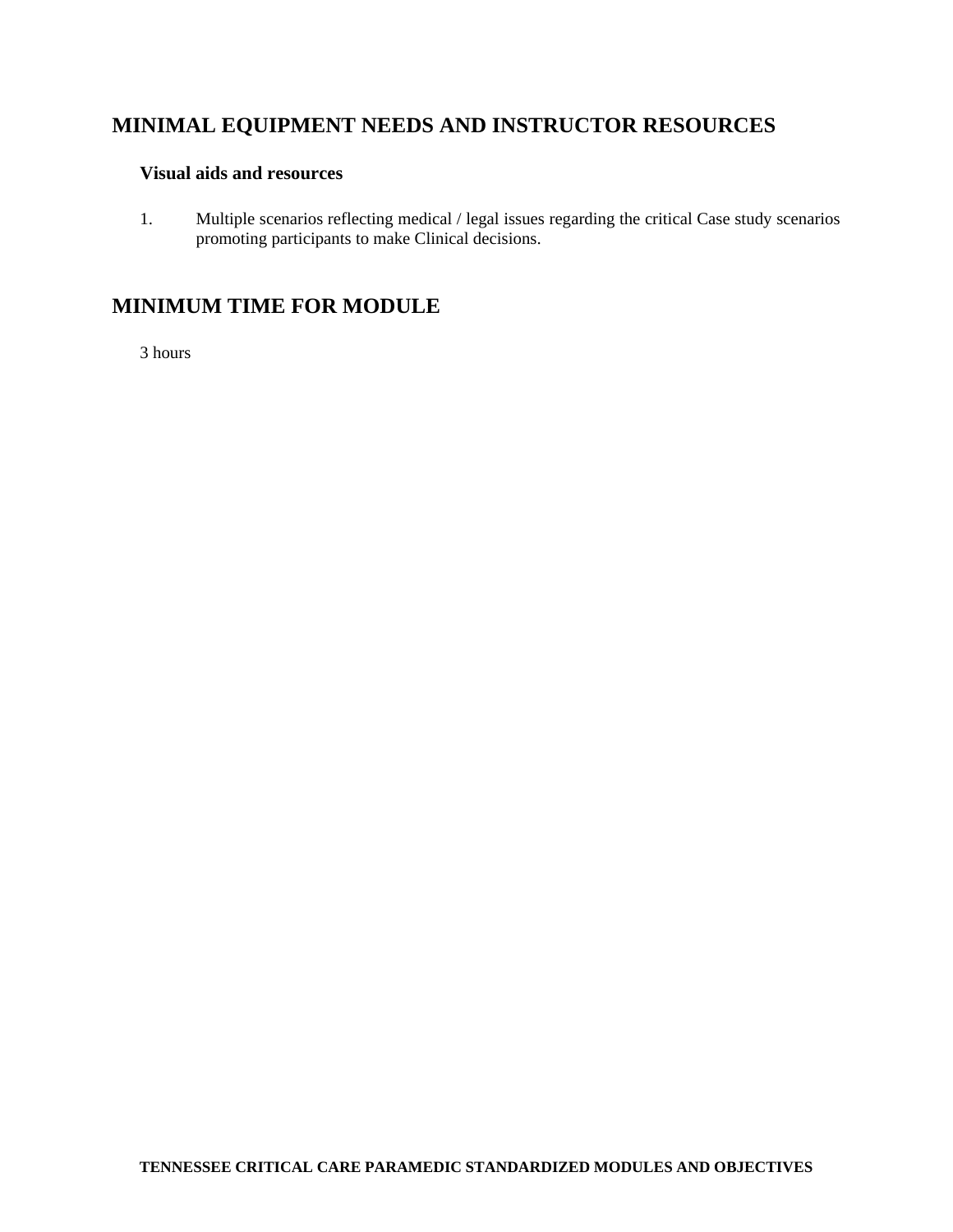## MODULE: **RESPIRATORY**

## **TERMINAL OBJECTIVES:**

At the completion of this unit of instruction, the participant shall be able to:

- 1. Integrate concepts of respiratory anatomy and physiology and pathophysiology into the assessment and management of the adult critical care patient.
- 2. Formulate a treatment plan to include pharmacological and mechanical interventions for the patient with a respiratory compromise.

#### **COGNITIVE OBJECTIVES**

At the completion of this unit of instruction, the participant shall be able to:

- 1. Discuss the anatomy and physiology of the respiratory system
- 2. Assess the respiratory system
- 3. Define ventilation.
- 4. Compare inspiration and expiration as to the direction of air movement, use of energy, and muscles involved.
- 5. Define the following terms related to ventilation, including elastance, surfactant, compliance, airway resistance, work of breathing, tidal volume, anatomic dead space, and alveolar ventilations.
- 6. List significant inspection findings related to respiratory distress.
- 7. Relate assessment findings determined by palpation.
- 8. Identify adventitious sounds that are characterized as continuous and discontinuous.
- 9. Relate clinical conditions that produce crackles, wheezes and rhonchi.
- 10. Formulate a management plan for transporting the patient in respiratory failure.
- 11. Interpret acid-base balance and arterial blood gases
- 12. Discuss the physiology of ventilation and respiration.
- 13. Identify common pathological events that affect the pulmonary system.
- 14. Discuss abnormal assessment findings associated with pulmonary diseases and conditions.
- 15. Compare various airway and ventilation techniques used in the management of pulmonary diseases.
- 16. Review the pharmacological preparations that Critical Care Paramedics may use for management of respiratory diseases and conditions.
- 17. Review the use of equipment used during the physical examination of patients with complaints associated Describe the epidemiology, pathophysiology, assessment findings, and management for the following respiratory diseases and conditions:
	- a. Bronchial asthma
	- b. Chronic bronchitis
	- c. Emphysema
	- d. Pneumonia
	- e. Pulmonary edema
	- f. Spontaneous pneumothorax
	- g. Adult Respiratory Distress Syndrome
	- h. Pulmonary thromboembolism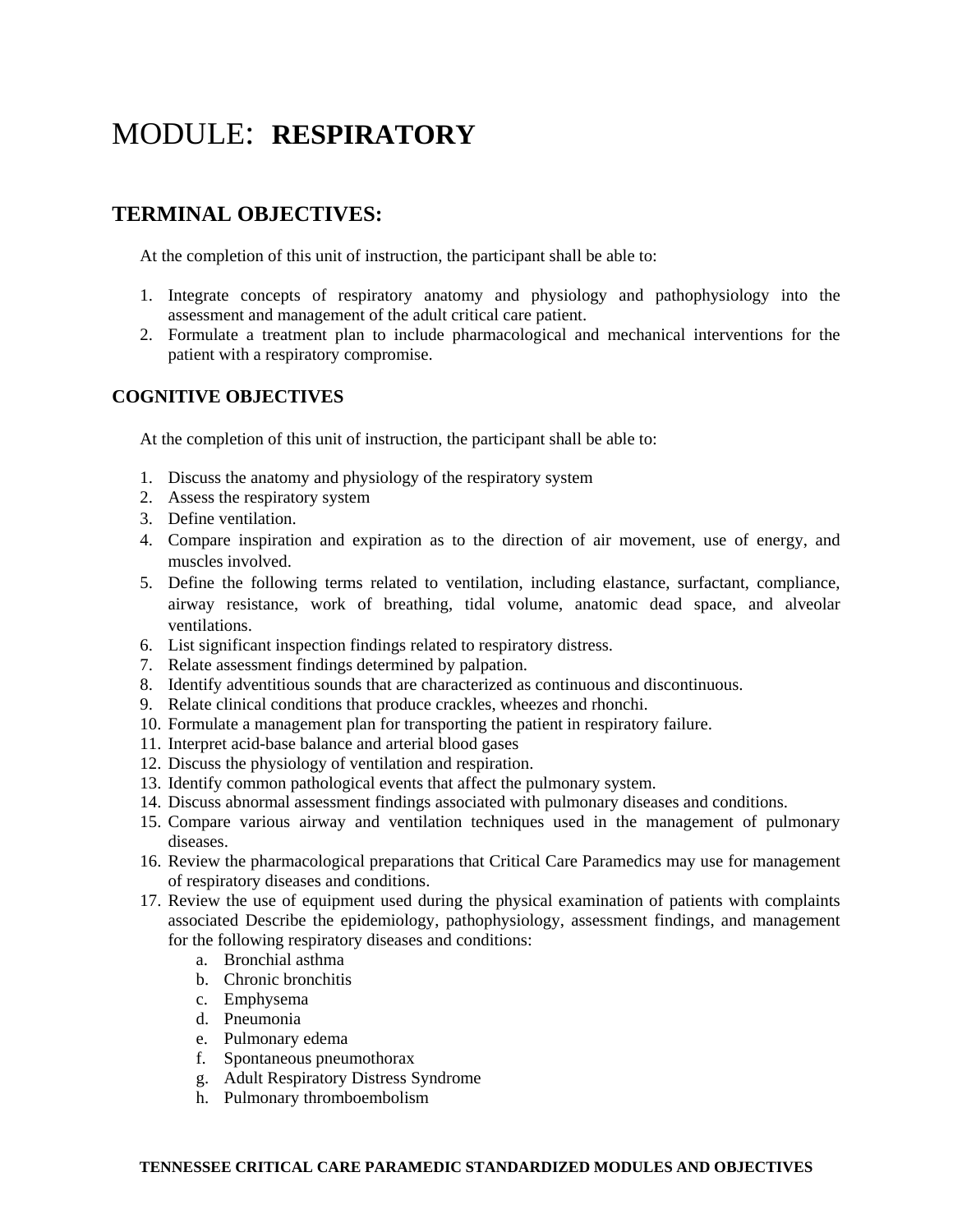- 18. Discuss the indications, contraindications, complications, equipment, and techniques for the following:
	- a. Tracheobronchial suctioning for the intubated patient
	- b. Alternative methods of endotracheal intubation
	- c. Needle/Surgical Cricothyrotomy
	- d. Tube thoracostomy
	- e. Thoracic drainage system
	- f. End-tidal  $CO<sub>2</sub>$  monitoring
	- g. Bag-Valve-Mask Technique
	- h. Mechanical Transport ventilators with flow-control and PEEP attachments
	- i. Facilitated Intubations

### **PSYCHOMOTOR OBJECTIVES**

At the completion of this unit of instruction, the participant shall be able to:

- 1. Perform orotracheal intubation, digital, and nasotracheal intubation procedure on a manikin with assessment of placement, confirmation using all board approved devices and trouble shooting techniques.
- 2. Demonstrate Needle and surgical cricothyrotomy procedure on a manikin.
- 3. Perform procedure for facilitated intubation using sedation and neuromuscular blockade with case scenarios.
- 4. Demonstrate the set up, maintenance and troubleshooting of a thoracic drainage system.
- 5. Demonstrate the set up, maintenance and troubleshooting of a mechanical ventilator.
- 6. Asses breath and lung sounds using a breath sound generator or other type of simulation device.
- 7. Perform tube thoracostomy procedure on a manikin with assessment of placement and confirmation and trouble shooting techniques.

### **AFFECTIVE OBJECTIVES**

At the completion of this unit of instruction, the participant shall be able to:

1. Relates the need and management for controlled ventilations, oxygenation, and airway control in the critically ill patient.

## **INSTRUCTOR QUALIFICATIONS**

Shall be an experienced critical care professional and an experienced Registered Respiratory Therapist (CRRT/RRT). Instructors should be capable and able to encourage interactive learning and facilitate discussions on the topic.

## **MINIMAL EQUIPMENT NEEDS AND INSTRUCTOR RESOURCES**

#### **Visual aids and resources**

- 1. Airway manikins
- 2. Airway adjunct equipment
- 3. Endotracheal tube placement confirmation devices

#### **TENNESSEE CRITICAL CARE PARAMEDIC STANDARDIZED MODULES AND OBJECTIVES**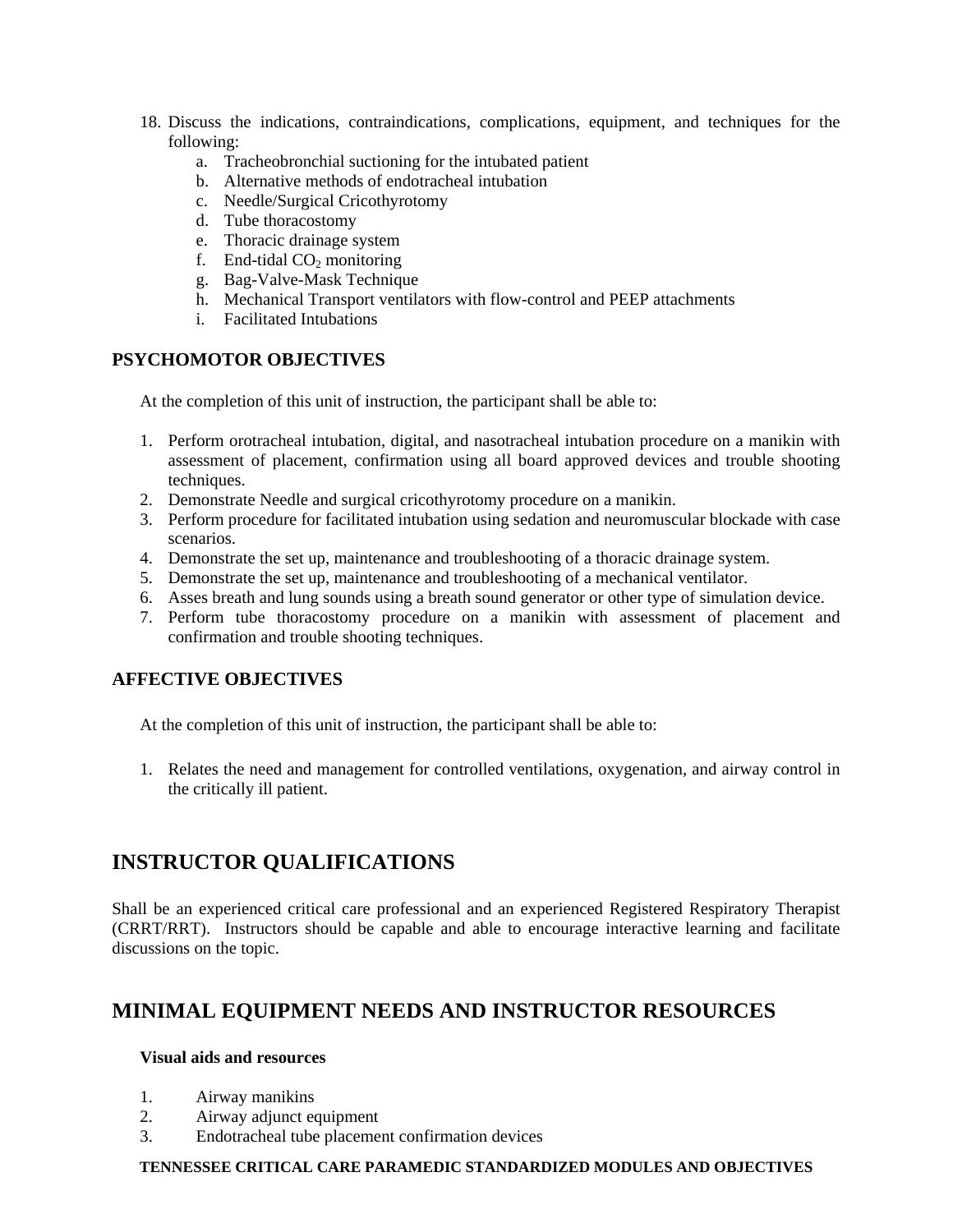- 4. Physiological simulator
- 5. Manual ventilating devices
- 6. Mechanical ventilators<br>7. Chest decompression de
- 7. Chest decompression devices
- 8. Chest tube drainage systems
- 9. Radiographic examples.
- 10. Case study scenarios promoting participants to make Clinical decisions.

## **MINIMUM TIME FOR MODULE**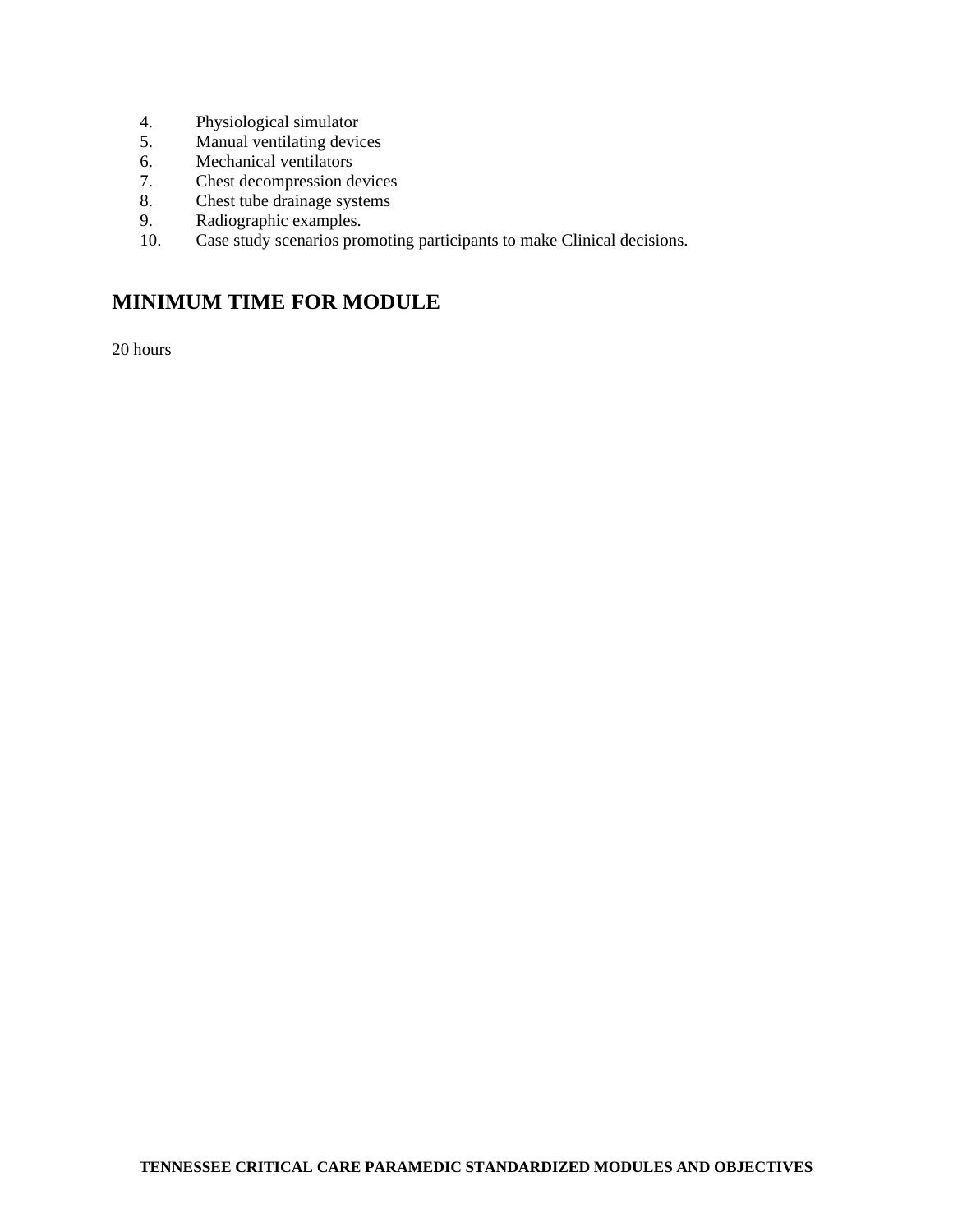## MODULE: **CARDIOVASCULAR**

## **TERMINAL OBJECTIVES:**

At the completion of this unit of instruction, the participant shall be able to:

- 1. Integrate concepts of cardiovascular anatomy and physiology and pathophysiology into the assessment and management of the adult critical care patient.
- 2. Formulate a treatment plan to include pharmacological, electrical and mechanical interventions for the patient with a cardiovascular compromise.

#### **COGNITIVE OBJECTIVES:**

At the completion of this unit the participant shall be able to:

- 1. Describe the anatomy and physiology of the cardiovascular system.
- 2. Describe the initial approach to managing the manifestations of chest pain as related to cardiovascular disease.
- 3. Describe the physiology of cardiovascular disease.
- 4. Utilizing multi-lead ECGs, differentiate between normal and abnormal multi-lead ECGs.<br>5. Discuss indications, contraindications, equipment, techniques and maintenance of varia-
- 5. Discuss indications, contraindications, equipment, techniques and maintenance of various methods of hemodynamic monitoring to include the most commonly acceptable methods.
- 6. Utilize assessment data abtained from hemodynamic monitoring in the formulation of a clinical impression and management plan for the cardiovascular compromised patient.
- 7. Describe and discuss laboratory values as they relate to the cardivascular system.
- 8. Discuss common pharmacological agents used in managing arrhythmias.
- 9. Discuss common pharmacological agents which may be utilized to optimize cardiac output and blood pressure.
- 10. Describe all aspects of equipment used for patients with cardiovascular compromised disease including but not limited to ventricular assist devices, intra-aortic balloon pumps, and venous pacemaker.
- 11. Discuss differential diagnosis and management priorities of cardiovascular emergencies.

### **PSYCHOMOTOR OBJECTIVES:**

At the completion of this unit the participant shall be able to:

- 1. Perform a 12 lead monitoring placement and interpretation
- 2. Access, manage and assess complications associated with Central Lines
- 3. Manage and assess for complications associated with Balloon Pump management
- 4. Utilize EMS Board approved point of care testing devices
- 5. Assessment and recognition of heart and lung sounds

#### **AFFECTIVE OBJECTIVE:**

At the completion of this unit the participant shall be able to:

1. Appreciate the use of hemodynamic monitoring and multi-lead ECGs in the assessment and management of the patient with cardiovascular compromise.

#### **TENNESSEE CRITICAL CARE PARAMEDIC STANDARDIZED MODULES AND OBJECTIVES**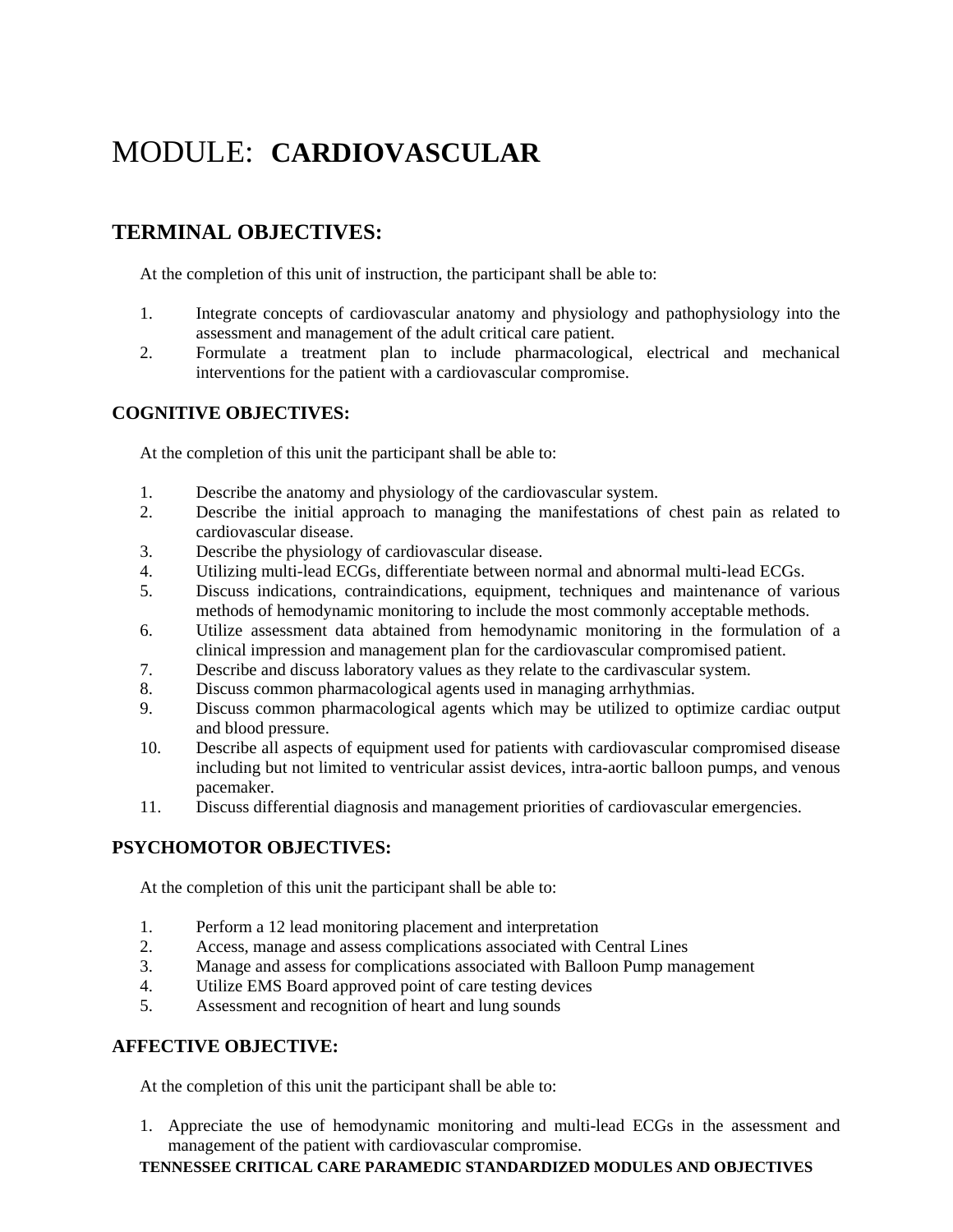## **INSTRUCTOR QUALIFICATIONS:**

Experienced critical care professional and/or healthcare professional well versed in the issues, resources, and skills covered in this topic area. An experienced and capable instructor that is able to encourage interactive learning and facilitate discussion.

## **MINIMAL EQUIPMENT NEEDS AND INSTRUCTOR RESOURCES**

#### **Visual aids and resources**

- 1. Adult central-line manikin
- 2. Multi-lead ECG equipment
- 3. Sample multi-lead insertion equipment
- 4. Central and arterial line insertion equipment
- 5. Hemodynamic monitoring equipment
- 6. Radiographic studies depicting placement of cardiovascular support equipment.
- 7. Intra-aortic balloon pump systems
- 8. Hand-pump for ventricular assist device
- 9. Case study scenarios promoting participants to make Clinical decisions.

## **MINIMUM TIME FOR MODULE**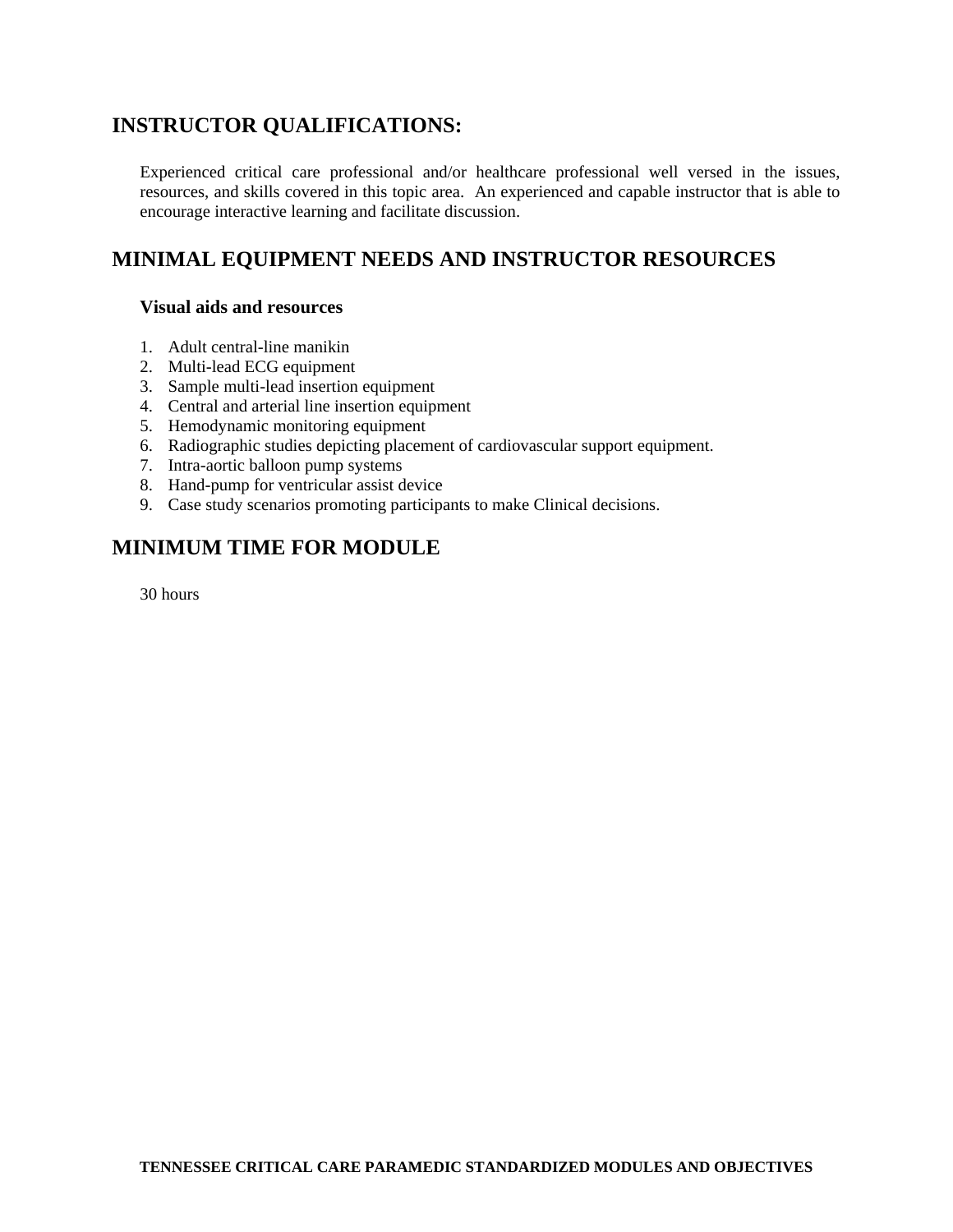## MODULE: **NEUROLOGICAL**

## **TERMINAL OBJECTIVES:**

At the completion of this unit of instruction, the participant shall be able to:

- 1. Integrate concepts of neurological anatomy and physiology and pathophysiology into the assessment and management of the adult critical care patient.
- 2. Formulate an impression of the clinical status of the critically ill patient with a neurological disorder.
- 3. Provide, or assist in the provision of, appropriate medical interventions for the critically ill patient with a neurological disorder.
- 4. Defend (justify) a treatment plan for the critically ill patient with a neurological disorder within the scope of practice of the critical care paramedic.
- 5. Communicate pertinent patient information to healthcare personnel involved in the patient's care.

### **COGNITIVE OBJECTIVES:**

At the completion of this unit of instruction, the participant shall be able to:

- 1. Discuss the anatomy and physiology of the organs and structures related to the Nervous System.
- 2. Discuss the differences in the neurological assessment between a brain injured or spinal cord injured patient
- 3. Discuss the management of non traumatic neurological emergencies
- 4. Describe the major components of a neurological examination
- 5. Describe the findings of a normal and abnormal neurological examination
- 6. Identify transportation considerations for the patients with neurological injuries
- 7. Describe the pathophysiology of ICP
- 8. Define compliance, herniation, CPP as related to the brain
- 9. Identify signs and symptoms of increasing ICP
- 10. Identify strategies and methods for decreasing ICP during critical care transport
- 11. Describe the advantages, disadvantages, and transport considerations for the following ICP monitoring devices: Intraventricular catheter; Epidural catheter; Subdural/subarachnoid monitoring devices; fiber optic transducer tipped probe; to include other devices developed for transport considerations.
- 12. Describe ICP waveform

### **PSYCHOMOTOR OBJECTIVES:**

After completion of this unit the cc student will be able to:

- 1. Perform an appropriate assessment of a patient with coma or altered mental status
- 2. Perform a complete neuro exam as part of the comprehensive physical exam of a patient with coma or altered mental status
- 3. Document the findings of a neuro exam
- 4. Describe the calculation of CPP
- 5. Identify various waveforms on monitor in simulation

#### **TENNESSEE CRITICAL CARE PARAMEDIC STANDARDIZED MODULES AND OBJECTIVES**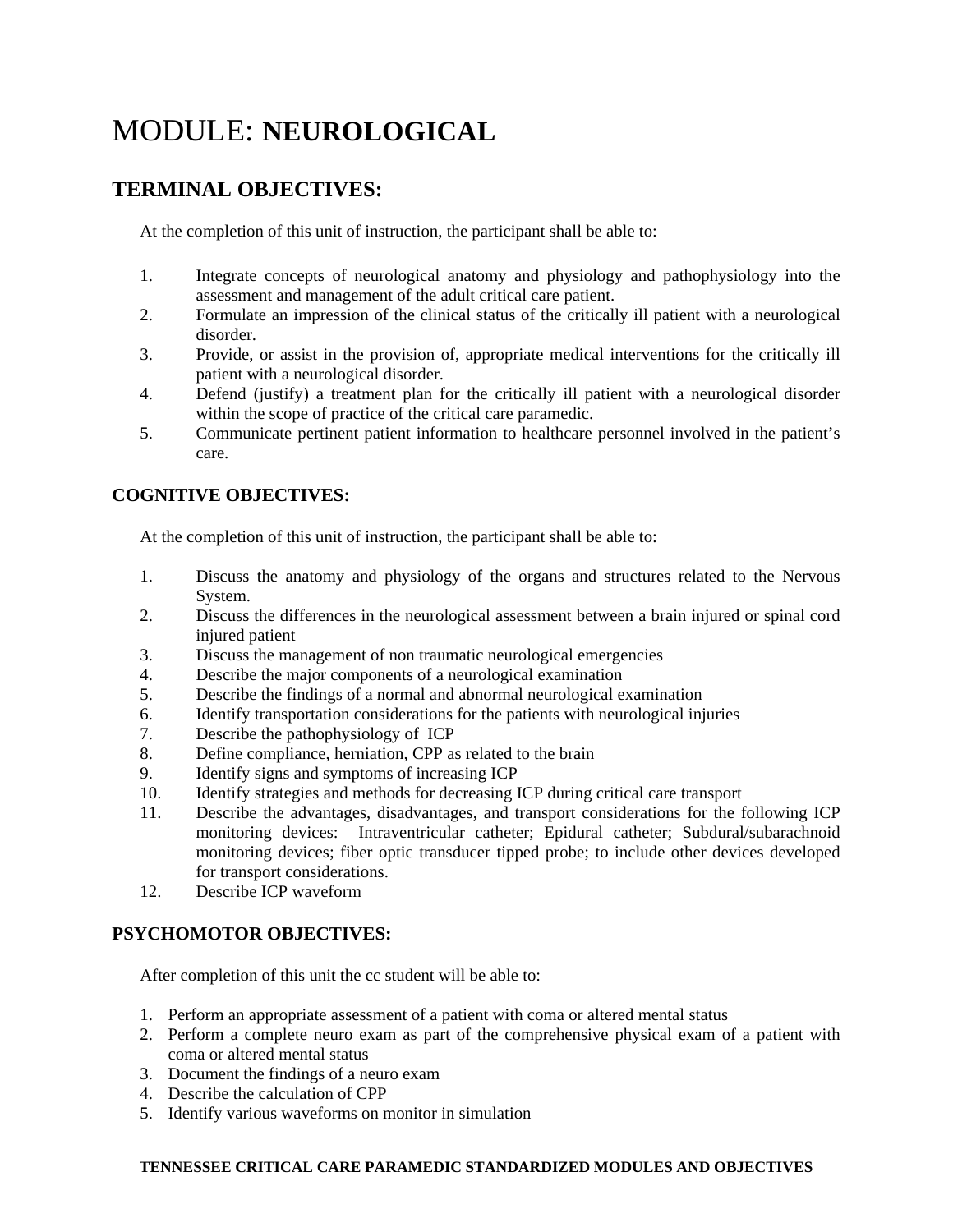#### **AFFECTIVE OBJECTIVES:**

- 1. After completion of this unit the cc student will be able to:
- 2. Characterize the feelings of a patient who regains consciousness among strangers
- 3. Formulate means of conveying empathy to patients whose ability to communicate is limited by their condition

## **INSTRUCTION QUALIFICATIONS**

Experienced critical care professional and/or healthcare professional well versed in the issues, resources, and skills covered in this topic area. An experienced and capable instructor that is able to encourage interactive learning and facilitate discussion.

## **MINIMAL EQUIPMENT NEEDS AND INSTRUCTOR RESOURCES**

#### **Visual aids and resources**

- 1. Intra-cranial monitoring devices
- 2. Case study scenarios promoting participants to make clinical decisions

## **MINIMUM TIME FOR MODULE**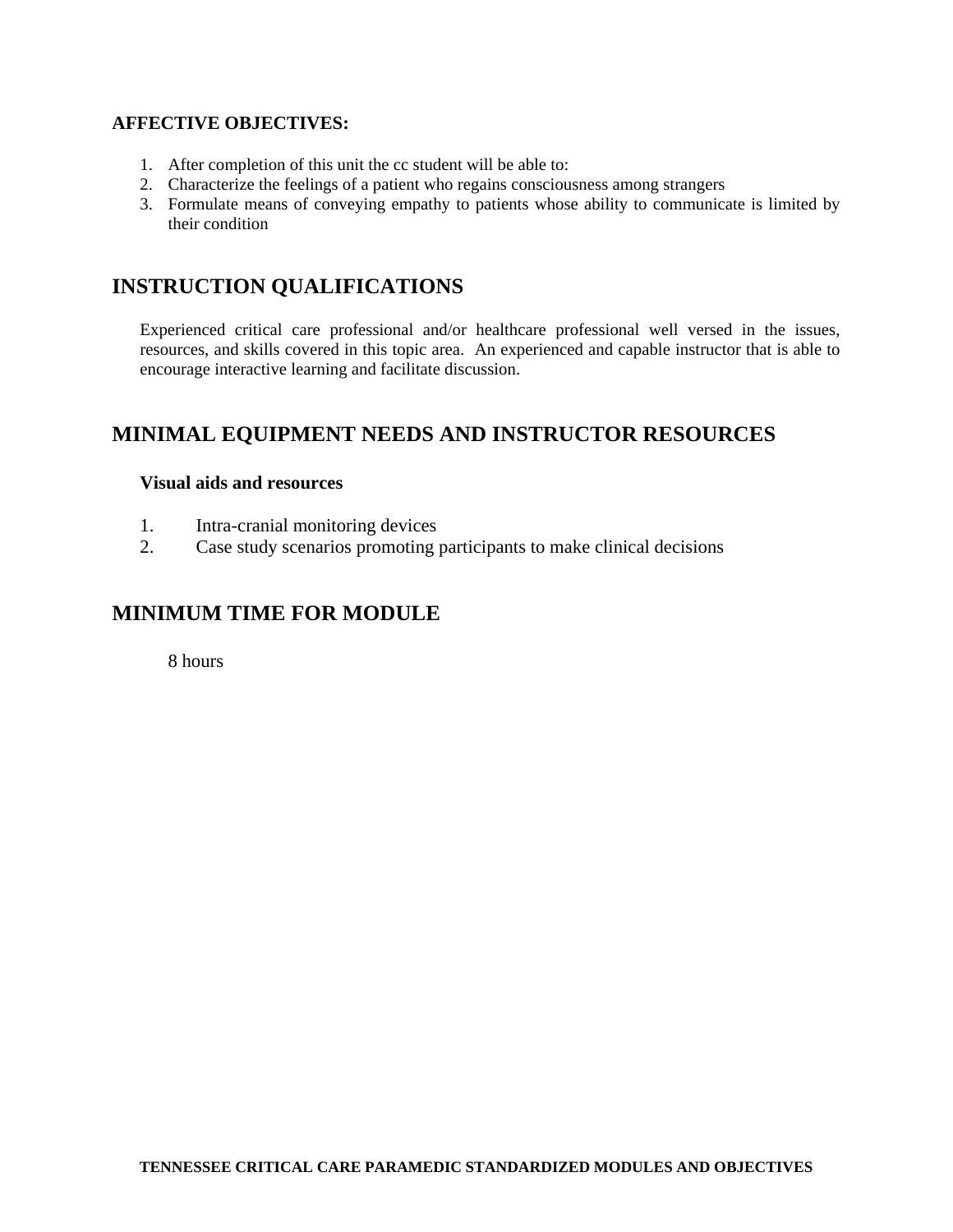## MODULE: **GASTROINTESTIAL, GENITORURIAL AND RENAL**

## **TERMINAL OBJECTIVE:**

At the completion of this unit of instruction, the participant shall be able to:

1. Integrate the pathophysiology principles and assessment findings to implement a treatment plan for the critical renal or gastrointestinal patient.

#### **COGNITIVE OBJECTIVES:**

At the completion of this unit, the participant shall be able to:

- 1. Discuss the anatomy, physiology and pathophysiology of gastrointestinal, genitourinal, and renal systems.
- 2. Discuss the characteristics and manifestations of blood in the gastrointestinal tract.
- 3. Differentiate the signs and symptoms of acute and chronic GI, GU and renal diseases.
- 4. Discuss the commonly accepted methods of managing GI, GU, and renal disease.
- 5. Recognize complications of chronic GI, GU and renal diseases.
- 6. Discuss the pharmacological management of the GI, GU and renal patient.
- 7. Discuss different renal dialysis techniques; along with complications and management techniques associated with each method.
- 8. Discuss lab values related to GI, GU and renal pathophysiology.
- 9. Discuss the discontinuation of dialysis in the event of acute complications.
- 10. Discuss differential diagnosis and management priorities of GI, GU, and renal disease.

#### **PSYCHOMOTOR SKILL**

At the completion of this unit, the participant shall be able to:

- 1. Recognition and management of gastrointestinal devices i.e. PEG tube
- 2. Access and manage AV shunts and temporary renal shunts
- 3. Manage TPN lines
- 4. Insertion and management of foley catheters
- 5. Insertion and management of Nasogastric tubes

#### **AFFECTIVE OBJECTIVE:**

At the completion of this unit, the participant shall be able to:

1. Appreciate the assessment and clinical finding of a GI, GU and renal patient in the critical care setting.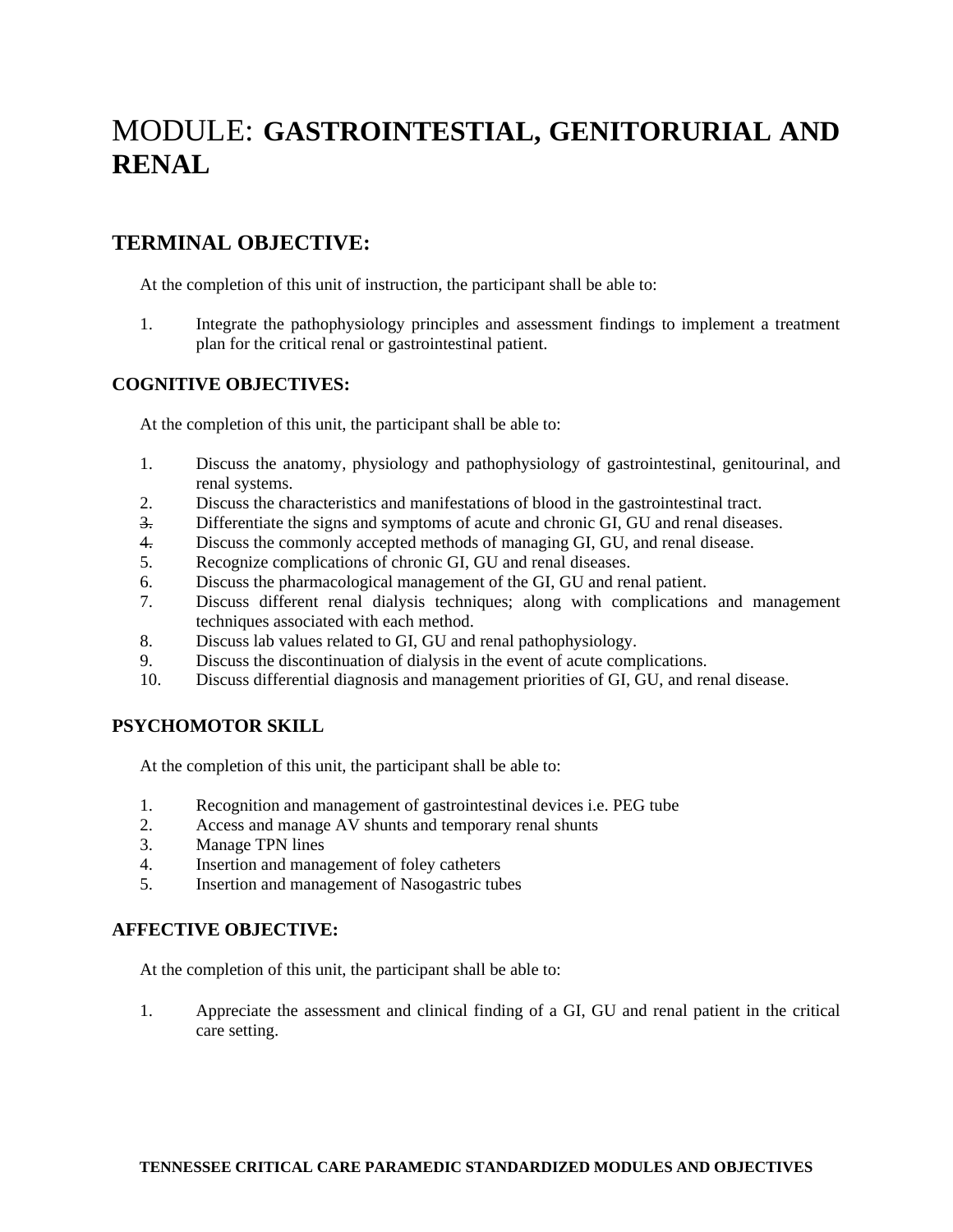## **INSTRUCTION QUALIFICATIONS**

Experienced critical care professional and/or healthcare professional or renal dialysis nurse and /or technician well versed in the issues, resources, and skills covered in this topic area. An experienced and capable instructor that is able to encourage interactive learning and facilitate discussion.

## **MINIMAL EQUIPMENT NEEDS AND INSTRUCTOR RESOURCES**

#### **Visual aids and resources**

- 1. Renal dialysis equipment
- 2. Adult manikins for insertion of Nasogastric tubes
- 3. Adult manikins for insertion of foley catheters.
- 4. assorted gastrointestinal devices
- 5. TPN equipment
- 6. Case study scenarios promoting participants to make clinical decisions

## **MINIMUM TIME FOR MODULE**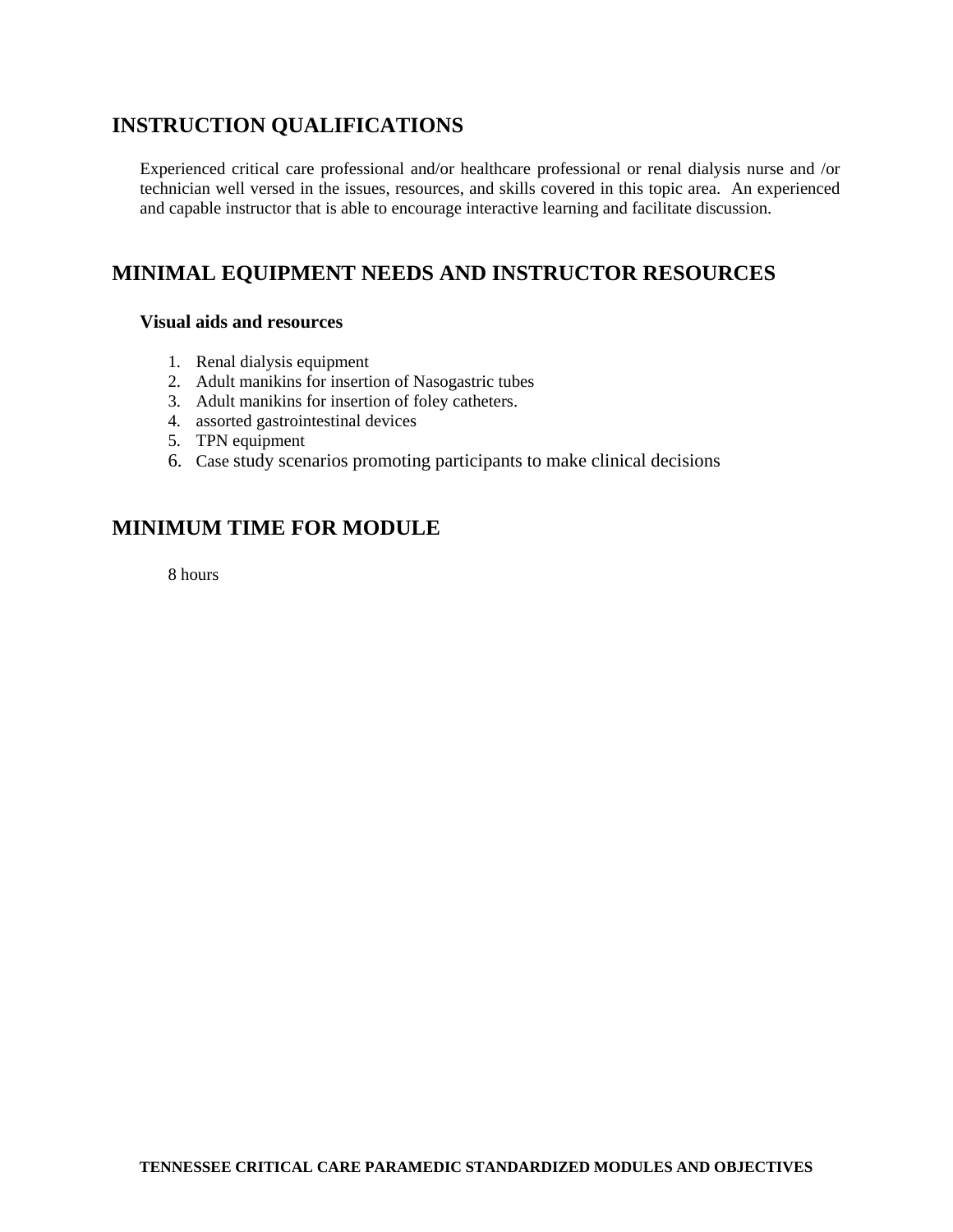## MODULE: **MULTIPLE ORGAN DYSFUNCTION SYNDROME**

## **TERMINAL OBJECTIVES:**

At the completion of this unit of instruction, the participant shall be able to:

1. Integrate the Pathophysiological principles and assessment findings to implement a treatment plan for the multiple organ dysfunction and shock patient.

#### **COGNITIVE OBJECTIVES**

At the completion of this unit of instruction, the participant shall be able to:

- 1. Discuss the anatomy, physiology, and pathophysiology of the body's organ systems.
- 2. Define shock.
- 3. Differentiate the major types of shock (including hypovolemic, cardiogenic, neurogenic, anaphylactic, and septic), according to causes and pathophysiologic alterations.
- 4. Identity patients at risk to develop each of the major types of shock.
- 5. Describe the body's responses to shock, including early and late.
- 6. Summarize the clinical findings of shock.
- 7. List the abnormal laboratory findings in shock.
- 8. Describe the hemodynamic findings in hypovolemic, cardiogenic, neurogenic, anaphylactic, and septic shook.
- 9. List common complications of shock.
- 10. Differentiate definitive and supportive measures for the patient with shock.
- 11. List definitive measures for hypovolemic, cardiogenic, anaphylactic, and septic shock.
- 12. Explain the reason for fluid administration in shock.
- 13. State the cardiovascular effects of stimulation of alpha, beta 1, beta 2, and dopaminergic receptors.
- 14. Summarize the actions, indications, dosages, and adverse effects of dopamine, dobutamine, milrione, epinephrine, norepinephrine, phenylephrine, and vasopressin in treating shock.

## **PSYCHOMOTOR OBJECTIVES**

**There are no psychomotor objectives in this unit.** 

## **AFFECTIVE OBJECTIVES**

At the completion of this unit of instruction, the participant shall be able to:

- 3. Value the strategies for assessing and treating patients with MODS and shock.
- **4.** Value the use of effective strategies for interacting with the patient and family members when dealing with end of life issues.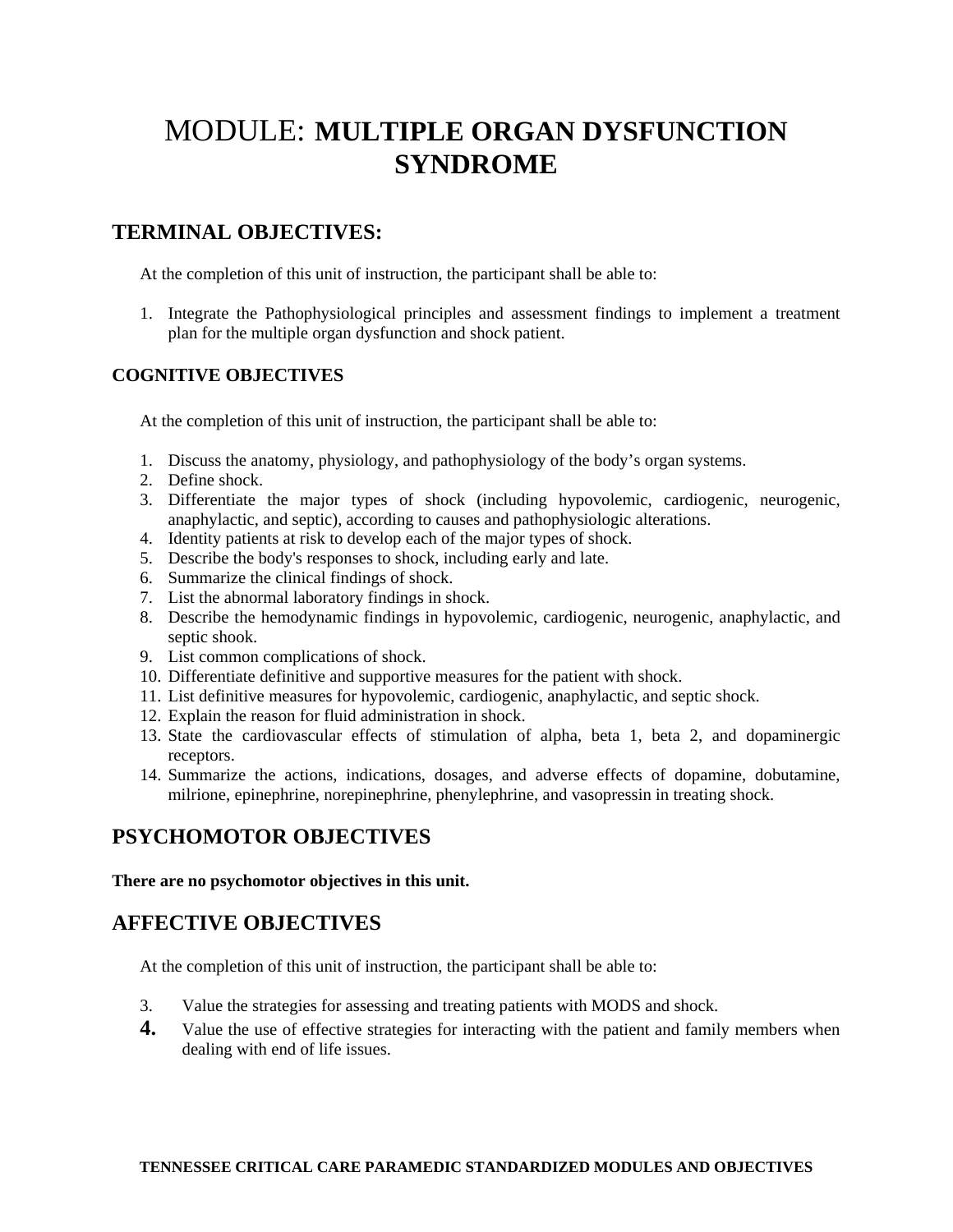## **INSTRUCTOR QUALIFICATIONS**

Experienced critical care professional well versed in the issues, resources, and skills covered in this topic area. Instructors should be capable and able to encourage interactive learning and facilitate discussions on the topic.

## **MINIMAL EQUIPMENT NEEDS AND INSTRUCTOR RESOURCES**

#### **Visual aids and resources**

1. Case study scenarios reflecting the assessment and prompting participants to make clinical decisions of patients in shock.

### **MINIMUM TIME FOR MODULE**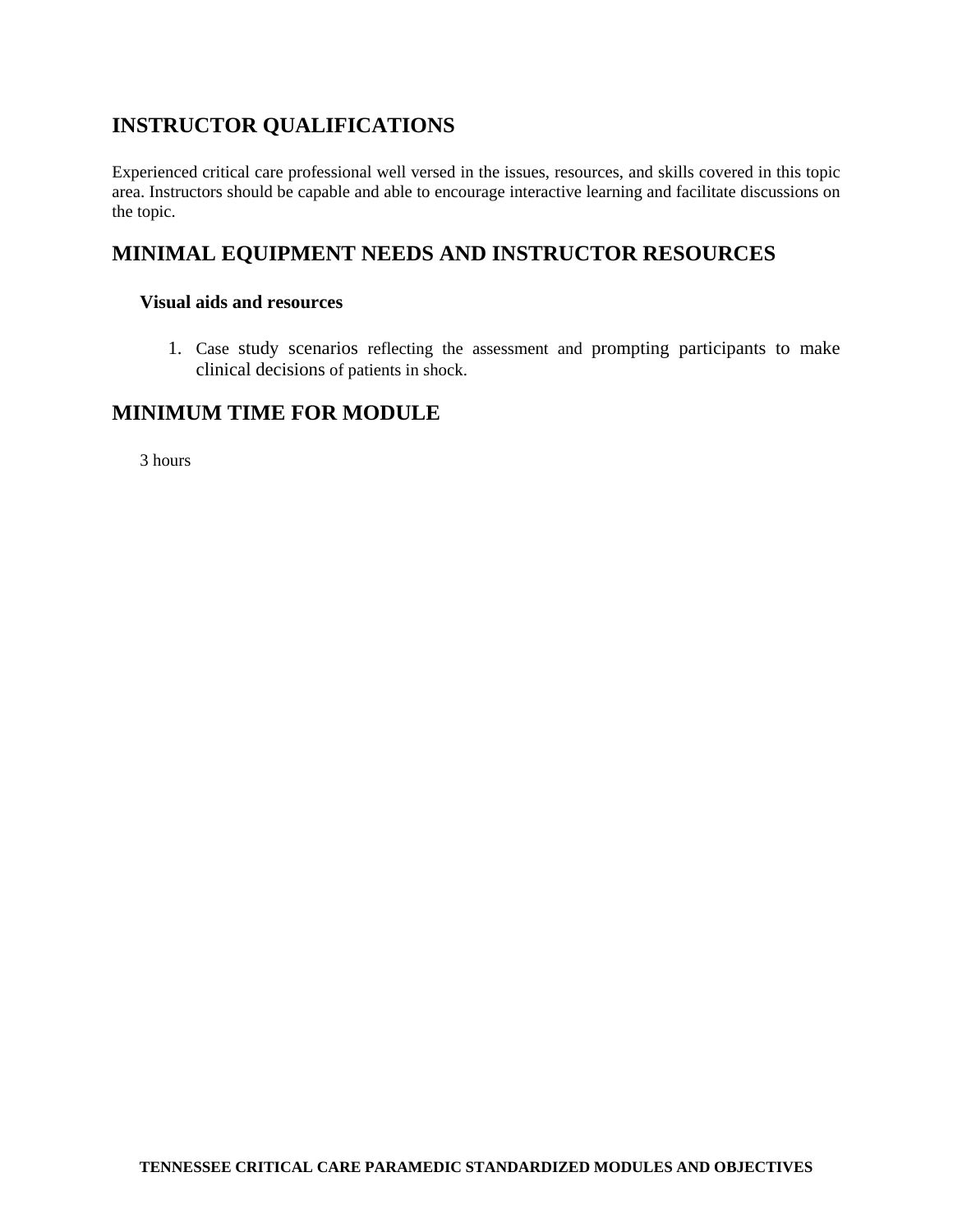## MODULE: **SPECIAL CONSIDERATIONS**

## **TERMINAL OBJECTIVE:**

At the completion of this unit of instruction, the participant shall be able to:

- 1. Integrate the pathophysiology principles and assessment findings to implement a treatment plan for the pediatric patient determined to be in overt shock or respiratory failure
- 2. Integrate the pathophysiology principles and assessment findings to implement a treatment plan for the burn patient

## **A. Pediatric Care:**

### **Cognitive Objectives**

At the completion of this unit, the participant shall be able to:

- 1. Discuss the anatomy and physiology of the pediatric patient as related to age specific assessments.
- 2. Discuss and identify the normal hemodynamic parameters of the pediatric patient for each age specific category.
- 3. Identify and manage overt shock and respiratory failure when stabilizing critical pediatric patients.
- 4. Discuss commonly accepted treatment modalities for the various age groups of pediatrics.
- 5. Discuss the Pharmacological management of pediatric emergencies and proper dosing protocols based on Pediatric Advanced Life Support Guidelines.
- 6. Discuss the importance of family dynamics in the care of each pediatric age group.
- 7. Identify and discuss signs and symptoms of pediatric abuse.

#### **Psychomotor Skill:**

At the completion of this unit, the participant shall be able to:

- 1. Recognition and management of Pediatric Evaluation and Management tools (Broslow, etc.).
- 2. Access and manage intravenous and intra osseous access devices designed for Pediatric patients.
- 3. Pediatric Airway management.
- 4. Pediatric pain control and Pharmacology administration.

## **Affective Skill:**

At the completion of this unit, the participant shall be able to:

1. Appreciate, understand and use assessment skills and treatment modalities consistent with nationally recognized Pediatric criteria based on the age group of each patient.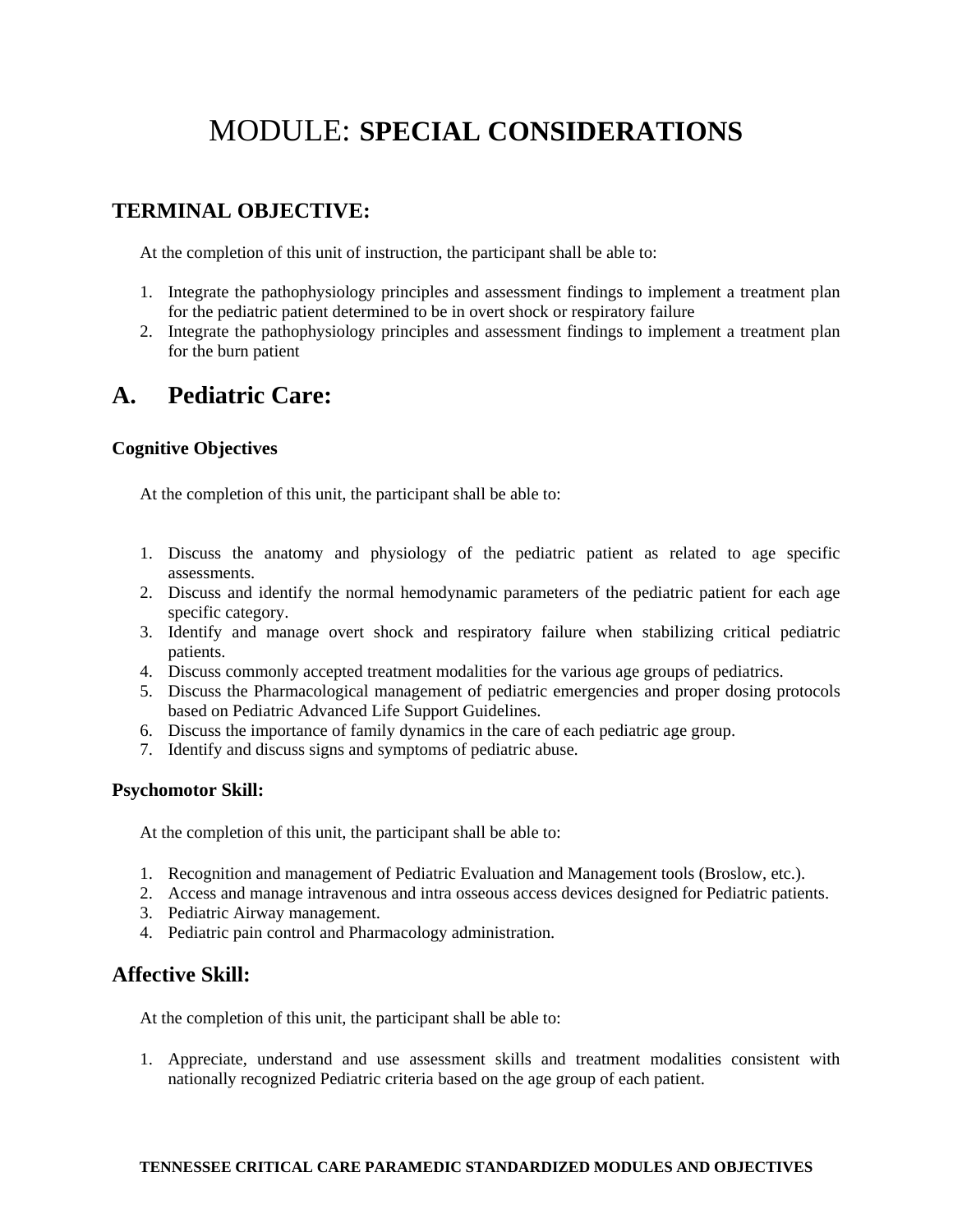#### **Visual aids and resources**

- 1. Pediatric intubation equipment
- 2. Length based tapes
- 3. Pediatric mannikins
- 4. Radiographic examples of Pediatric Respiratory Failure
- 5. Intraosseous equipment
- 6. Case study scenarios promoting participants to make clinical decisions

## **B. Burn Management**

#### **Cognitive Objectives:**

At the completion of this unit, the participant shall be able to:

- 1. Discuss burn assessment criteria and how to score the burn in terms of total body percentage.
- 2. Discuss hemodynamic assessment criteria associated with burn related injuries and their effect on body system functions to include potential complications.
- 3. Describe the criteria to determine the degree of burns.
- 4. Discuss the management of burn injuries to include wound, airway, and pain management.
- 5. Describe burn wound treatment protocols and products based on the latest criteria established for burn management.
- 6. Discuss the various types of burn related injuries sorted by mechanism of injury (Chemical, Heat/ Fire, Radiation) and the associated treatment triage first response as applicable.

#### **Psychomotor Objectives:**

At the completion of this unit, the participant shall be able to:

- 1. Perform an accurate assessment of a burn patient to include rating of the burns as well as body surface area measurements and potential hemodynamic complications.
- 2. Perform adequate airway and intravenous management techniques to include intraosseous access for treatment of the burn patient.
- 3. Document assessment and treatment modalities of burn related injuries.

#### **Affective Objectives:**

At the completion of this unit, the participant shall be able to:

1. Appreciate and understand the physical and hemodynamic injuries and complications associated with burn related injuries and the accepted treatment modalities based on a thorough assessment of the patient throughout the episode of care.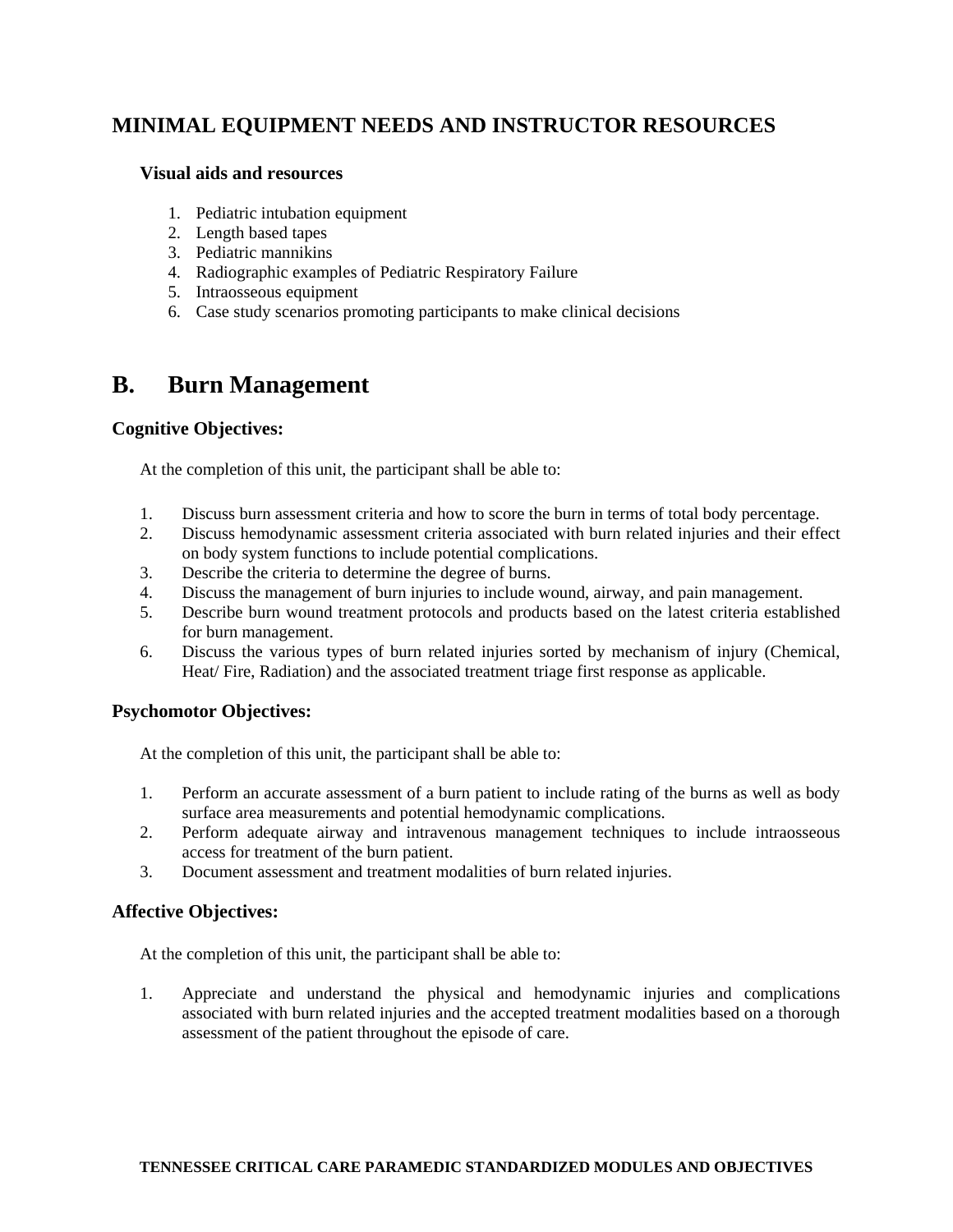#### **Visual aids and resources**

- 1. Radiographic examples demonstrating hemodynamic failure secondary to burns.
- 2. Photographs of burn injuries
- 3. Intraosseaous cannulation devices for adults

## **C. Other:**

#### **Cognitive Objectives:**

At the completion of this unit, the participant shall be able to:

- 1. Discuss the various types of surgical drains and the mechanism of functionality.
- 2. Discuss the idea of Point of Service Testing devices and their validity for treatment.
- 3. Discuss the use of rapid infusion devices in the care of EMS patients.
- 4. Discuss blood and blood product administration to include volume expanders.

#### **Psychomotor Objectives:**

At the completion of this unit, the participant shall be able to:

- 1. Identify the various types of surgical drains and how to empty, measure and support during transport.
- 2. Identify Point of Service Testing devices and document test results with corresponding treatment modalities.
- 3. Identify and demonstrate utilization of rapid infusion device.
- 4. Identify the various types of blood and blood products and demonstrate proficiency in understanding the hemodynamic of each to include infusion rates, signs and symptoms of adverse reactions, and documentation requirements for each.

#### **Affective Objectives:**

At the completion of this unit, the participant shall be able to:

- 1. Appreciate the importance of maintenance of the surgical drain of the patient during transport.
- 2. Appreciate the validity of Point of Service Testing devices and the mechanism of treatment parameters to which pre-hospital care could be expanded to improve patient outcomes.
- 3. Appreciate the importance and validity of the Rapid Infusion Device in the care of traumatic or hemodynamically compromised patients.
- 4. Appreciate the importance and potential complications of blood and blood product administration.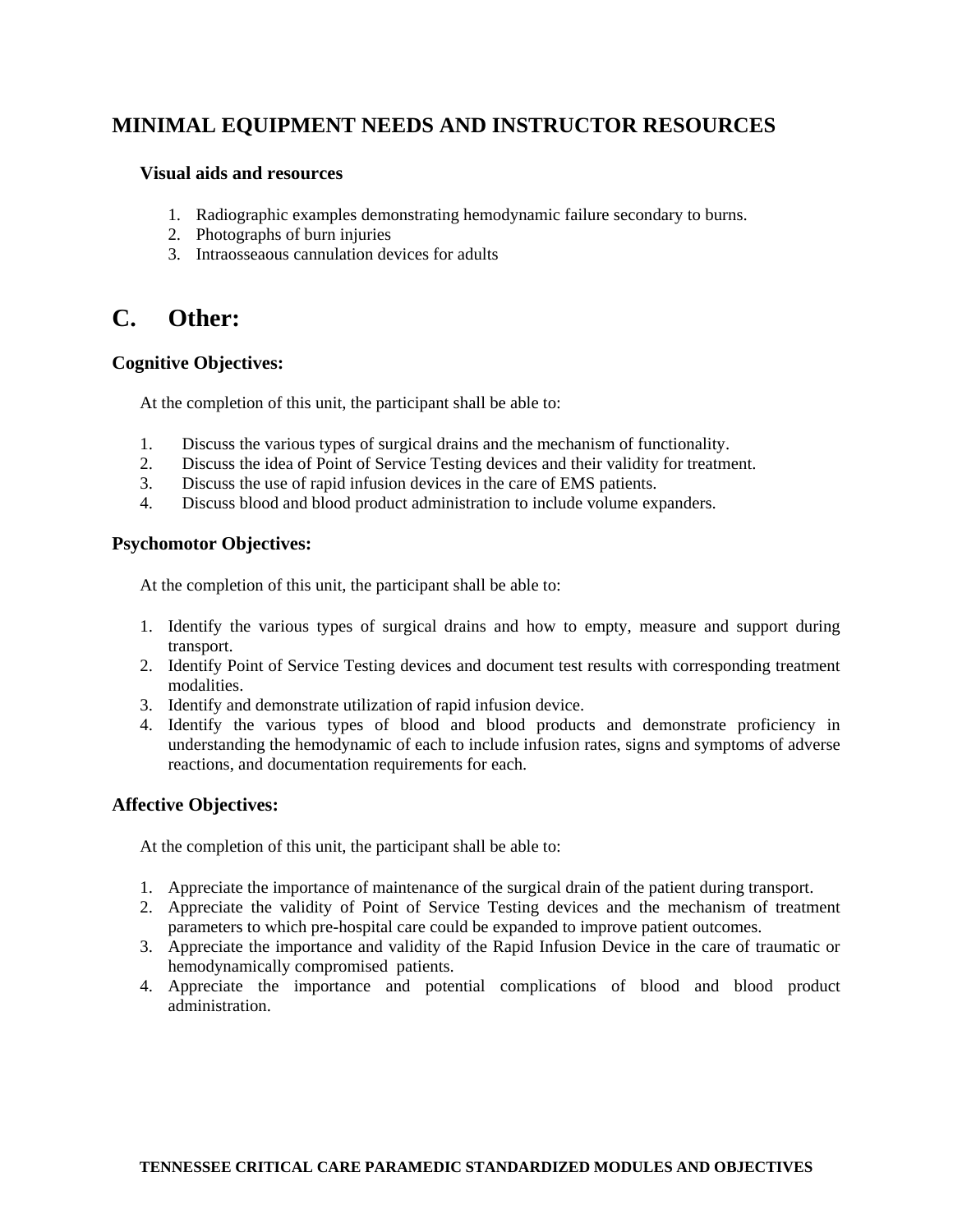#### **Visual aids and resources**

- 1. Rapid infusion device
- 2. Various types of surgical drains
- 3. Point of Service Testing Devices
- 4. Blood and blood product administration devices
- 5. Case studies with scenarios promoting participants to make sound clinical decisions using POS Testing devices, involving surgical wounds with drains, rapid infusion devices, and the utilization of blood and blood products.

### **Instructor Qualifications:**

#### **A. Pediatrics** –

Experienced Pediatric Physician or Nurse or with the ability to encourage interactive learning and facilitate discussions on the care of Pediatric patients in all age groups.

#### **B. Burns** –

Experienced Critical Care Professional or Registered Nurse with experience in direct care of burn patients who can encourage interactive learning and facilitate discussions on the care of this patient population.

#### **C. Other** –

Experienced Registered Nurse or other healthcare professional with direct experience in dealing with the defined devices and products who can encourage interactive learning and facilitate discussions on the care of patients with these devices or receiving defined products.

## **Time Suggested:**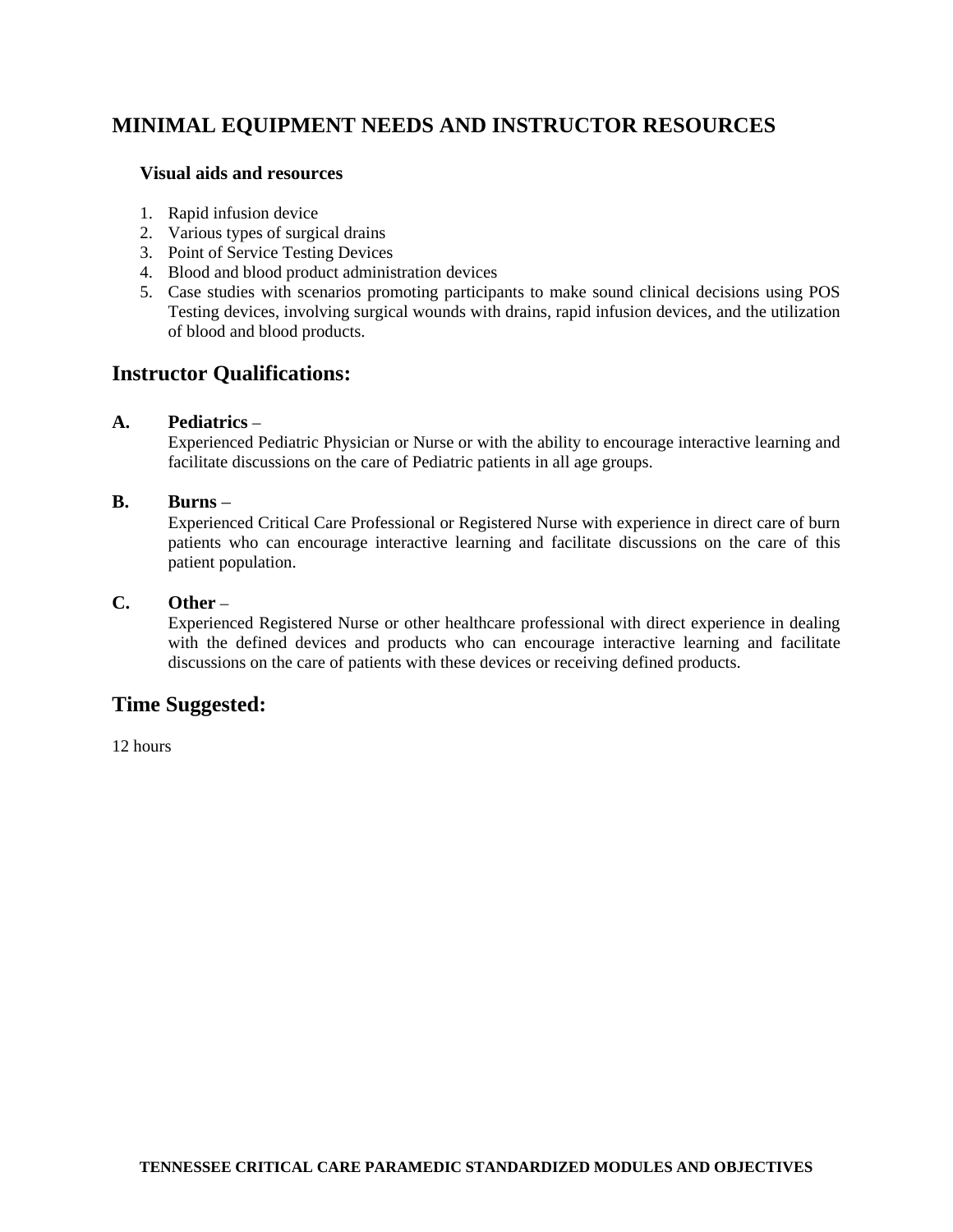## MODULE: **CRITICAL TRANSPORTS**

## **TERMINAL OBJECTIVES:**

At the completion of this unit of instruction, the participant shall be able to:

1. Integrate the principles and assessment findings to implement a transport plan for the critical ill patient

### **COGNITIVE OBJECTIVES**

At the completion of this unit of instruction, the participant shall be able to:

- 1. Describe the history of ambulance transports
- 2. Name three examples of Critical Care Team composition
- 3. Identify the preferred qualifications of Critical Care Transport Team
- 4. Differentiate between routine and specialty equipment found on a Critical Care Transport unit.
- 5. Identify indications for critical care transport.
- 6. Discuss three modes of transport for the critically ill or injured.
- 7. Identify critical decision points in a transport event
- 8. Identify essential patient perceptions of quality service
- 9. Recognize situations warranting diversion or interception in a critical situation
- 10. Define Boyles Law
- 11. Name the eight stressors of flight
- 12. Explain the effect of an unpressurized cabin has on equipment
- 13. List the objective signs and symptoms of hypoxia
- 14. Name six special considerations that should be taken with patients being air transported.
- 15. Explain how negative G- force affects the body
- 16. Define Daltons Law
- 17. Name three considerations in preventing hearing loss
- 18. List four factors contributing to crew member fatigue

#### **PSYCHOMOTOR OBJECTIVES**

#### **There are no psychomotor objectives in this unit.**

#### **AFFECTIVE OBJECTIVES**

At the completion of this unit of instruction, the participant shall be able to:

1. Value the importance of critical care team approach to the patient.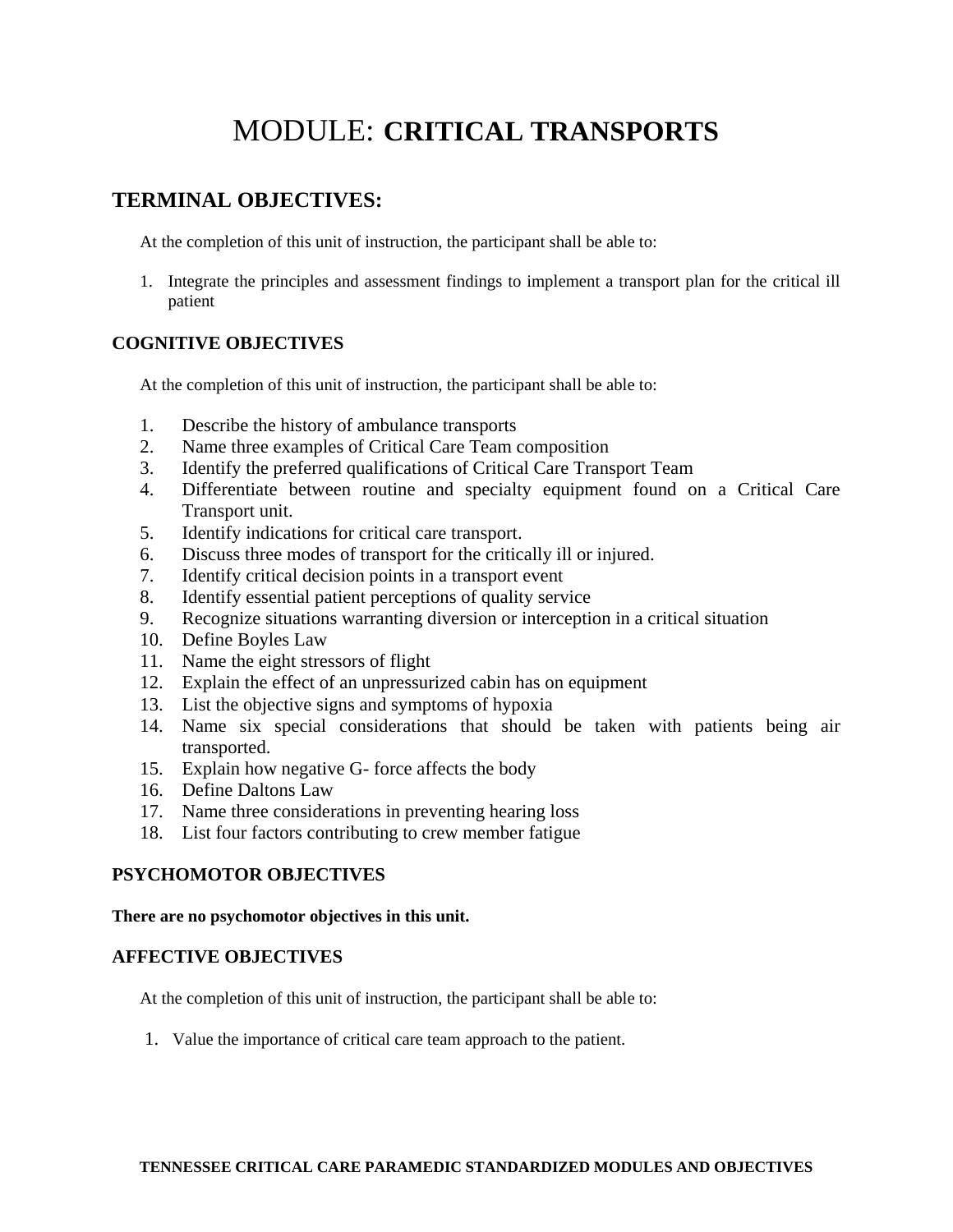## **INSTRUCTOR QUALIFICATIONS**

Experienced critical care professional and/or healthcare professional or renal dialysis nurse and /or technician well versed in the issues, resources, and skills covered in this topic area. An experienced and capable instructor that is able to encourage interactive learning and facilitate discussion.

## **MINIMAL EQUIPMENT NEEDS AND INSTRUCTOR RESOURCES**

#### **Visual aids and resources**

Multiple scenarios reflecting principles and assessment findings needed to implement a transport plan for the critical ill patient

## **MINIMUM TIME FOR MODULE**

3 hours

.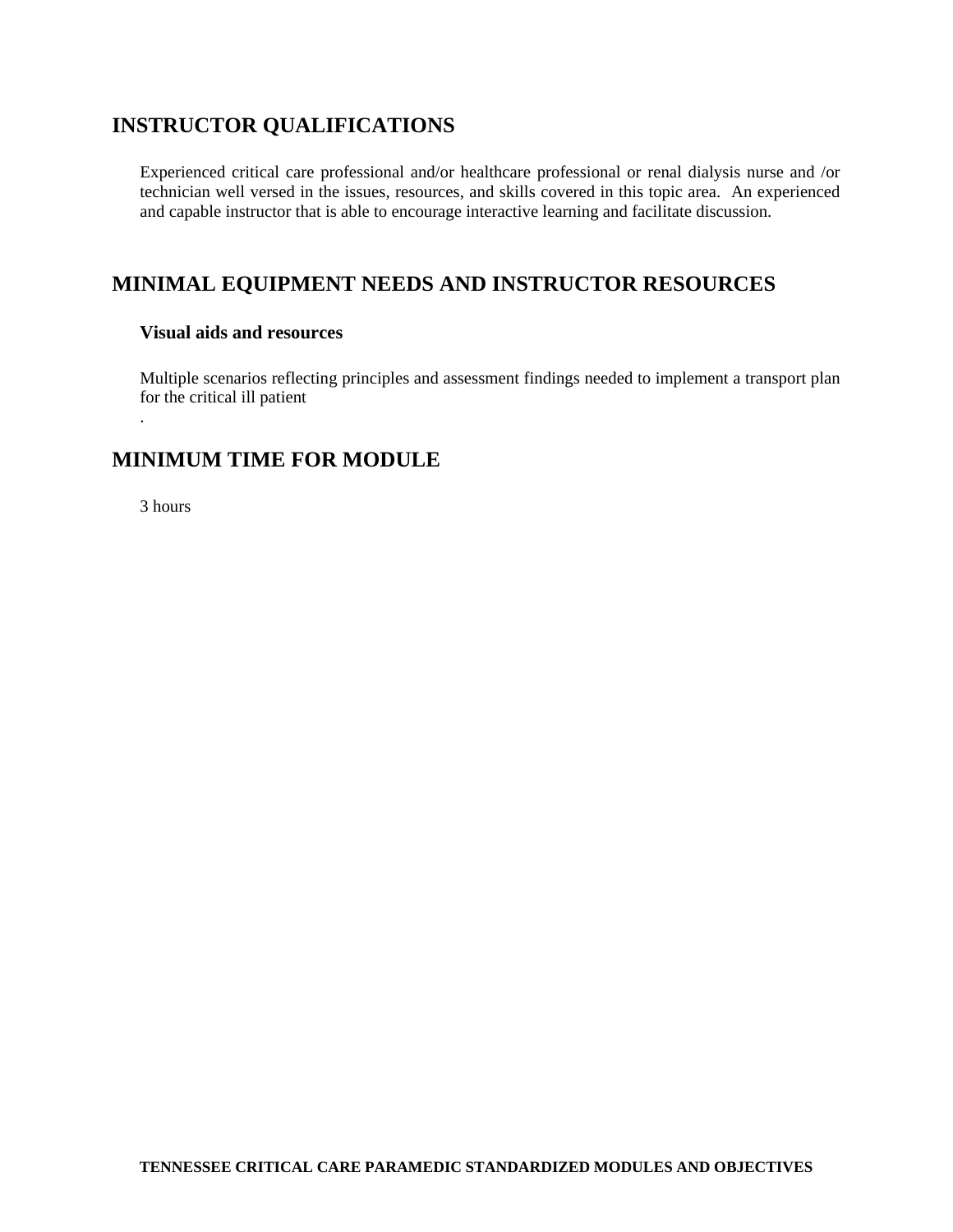## MODULE: **CLINICAL**

## **TERMINAL OBJECTIVE:**

At the completion of this unit of instruction, the participant shall be able to:

1. Integrate a comprehensive assessment of a variety of critically ill or injured adult patients.

## **CLINICAL EXPECTATIONS AND OUTCOMES**

The student must demonstrate the ability to perform a comprehensive assessment on a variety of critically ill or injured adult patients. The following is a list of minimal expectations for candidate psychomotor domain experiences.

Assists with chest tube management Assists in the management of patients with surgical airways Assists with automatic ventilator setting and maintenance Management of central venous access devices Assists with wound drainage systems Assists with the management of an arterial line system Assists with patients that are hemodynamically monitored Management of patients with internal cardiac pacing Management of multiple pharmacological systems

## **CLINICAL REQUIREMENTS**

Clinical components should begin after a minimum of 80 classroom hours. All practical and laboratory assessments must be completed to ensure clinical awareness and appropriate utilization of clinical experiences. Clinical rotations must be no less than a total of 24 hours with rotations that do not exceed 12 hours.

Clinical experiences for candidates shall be completed in a setting that has multiple opportunities for critical care patient interaction. Appropriate clinical site shall have and provide the following: Arterial line placement, hemodynamic monitoring, ventilators, central venous access placement, central venous access monitoring, patients with indwelling vascular access devices, chest tube placement, chest tube management with pleur-vac or similar system, CPAP/BiPAP initiation, CPAP/BiPAP monitoring, intravenous cardiac pacing, and surgical airway capability.

## **CLINICAL INSTRUCTOR QUALIFICATIONS**

Clinical preceptors shall be one of the following: Physician Registered Nurse Respiratory Therapist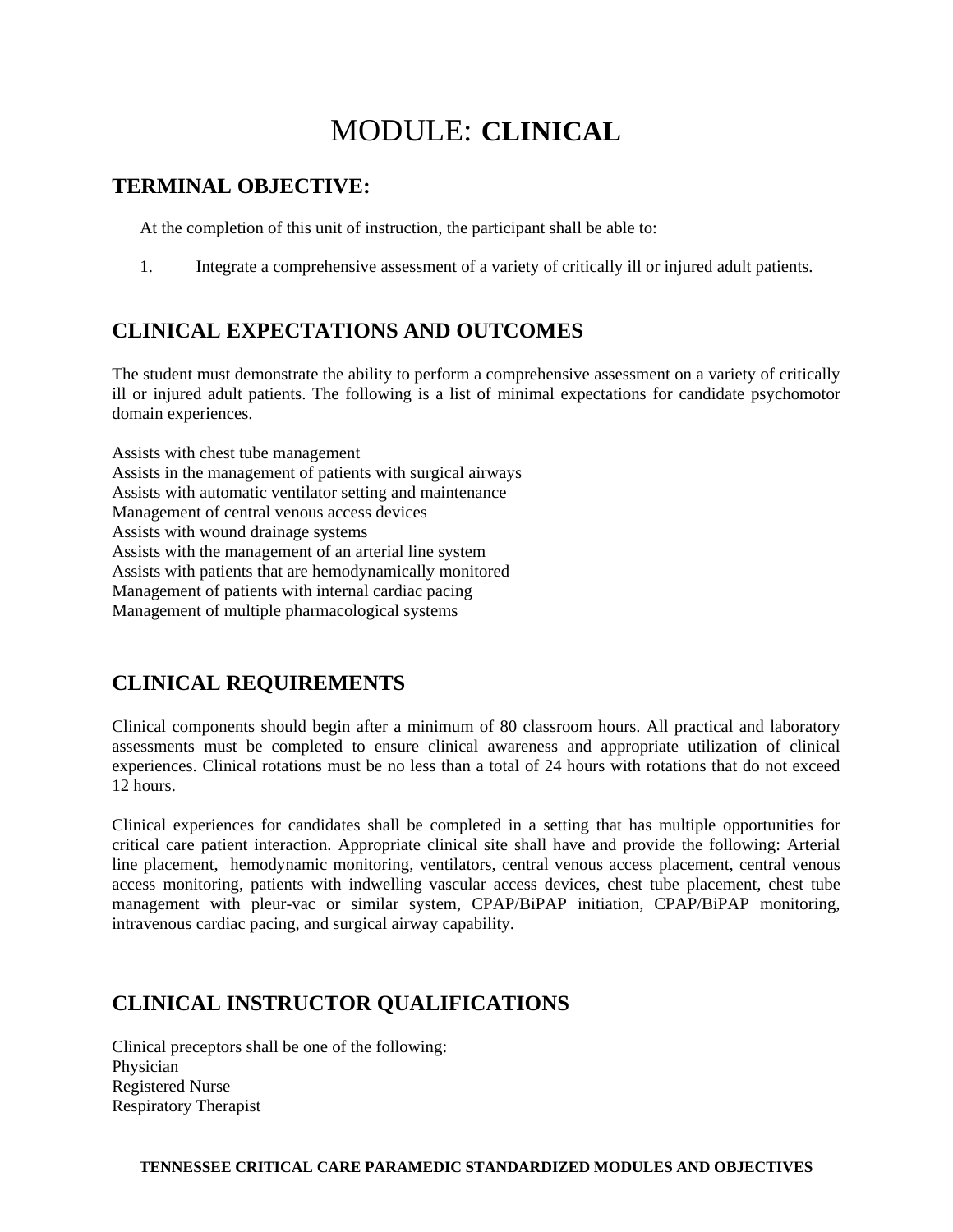All preceptors shall have a minimum of two years critical care experience and a willingness to serve as a mentor in the clinical setting. All preceptors will complete an orientation provided by the educational program conducting the course to ensure adequate preceptor preparation. All preceptors will complete the appropriate documentation to accurately reflect the candidate's clinical experiences.

### **EXAMPLE OF CLINICAL OUTCOME STATEMENT**

*\* indicates optional clinical activity* 

Candidates will demonstrate the ability to management and/or assist:

- 1. Commonly used vascular access devices for both central and peripheral.
- 2. Recognize complications and initiate appropriate interventional measures for central and peripheral vascular access.
- 3. Setup equipment for Hemodynamic Monitoring.
- 4. Direct measurement of arterial pressure
- 5. Zero calibrate the arterial line.
- 6. Troubleshoot problems
- 7. Access and secure for transport
- 8. Calculate mean arterial pressure
- 9. Demonstrate the steps necessary to prepare a patient for transport with an intraaortic balloon pump.
- 10. Demonstrate the monitoring process to be performed during an intraaortic balloon pump transport.
- 11. Demonstrate interventions to complications that may be taken on the intraaortic balloon. pump patient.
- 12. Demonstrate tracheostomy assessment and management.\*
- 13. Demonstrate needle cricothyrotomy assessment and placement.\*
- 14. Demonstrate surgical cricothyrotomy assessment and placement.\*
- 15. Demonstrate chest tube assessment and placement.
- 16. Demonstrate assessment and calculations of pediatric and adult tidal volumes and pessures.

#### **TENNESSEE CRITICAL CARE PARAMEDIC STANDARDIZED MODULES AND OBJECTIVES**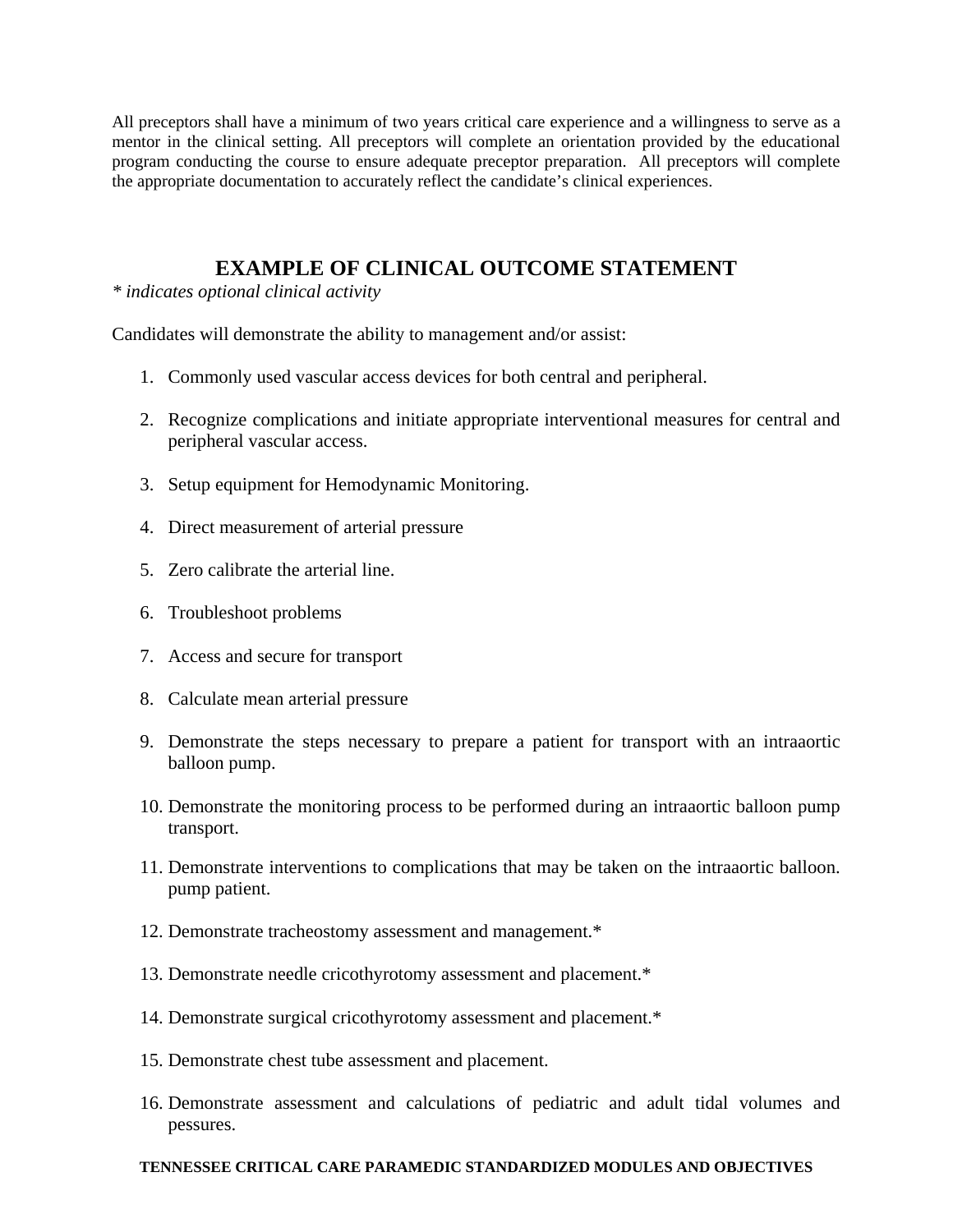- 17. Perform appropriate operation of mechanical ventilation equipment in the following modes:
	- a. Controlled mandatory ventilation (CMV)
	- b. Assist control (A/C)
	- c. Intermittent mandatory ventilation (IMV)
	- d. Synchronized intermittent mandatory ventilation (SIMV)
	- e. Pressure support ventilation
	- f. Continuous positive airway pressure (CPAP)
	- g. Positive end expiratory pressure (PEEP)
- 18. Demonstrate NG and OG tube assessments and insertions.
- 19. Demonstrate urinary catheter assessment and management.
- 20. Demonstrate ileostomy assessment and management.\*
- 21. Demonstrate colostomy assessment and management.\*
- 22. Demonstrate the calculation of cerebral perfusion pressure.
- 23. Perform intracranial pressure monitoring utilizing interventricular cannula, epidural catheter, subdural/subarachnoid screw, bolt and fiber optic transducer tipped probe monitoring devices.\*
- 24. Demonstrate ability to troubleshoot complications of invasive intracranial pressure monitoring devices.\*
- 25. Demonstrate intracranial pressure monitoring utilizing cerebral spinal fluid pressure monitoring techniques.\*
- 26. Demonstrate ability to perform and interpret cerebral spinal fluid pressure monitoring.\*
- 27. Demonstrate ability to perform and interpret intraparenchymal monitoring.\*
- 28. Demonstrate common troubleshooting techniques for complications of cerebral spinal fluid, intraparenchymal and subarachnoid pressure monitoring.\*
- 29. Demonstrate methods for administering blood products including the use of filters, intravenous fluids and premedicating the patient.
- 30. Demonstrate the correct placement of 12 lead electrodes.
- 31. Demonstrate lead placement for posterior wall of left ventricle V9, V10.
- 32. Demonstrate lead placement for right ventricular wall of right ventricle -V4R.
- 33. Demonstrate the correct placement of modified chest leads MCL1 through MCL6.

**TENNESSEE CRITICAL CARE PARAMEDIC STANDARDIZED MODULES AND OBJECTIVES**  34. Demonstrate accurate interpretation of a pediatric EKG.